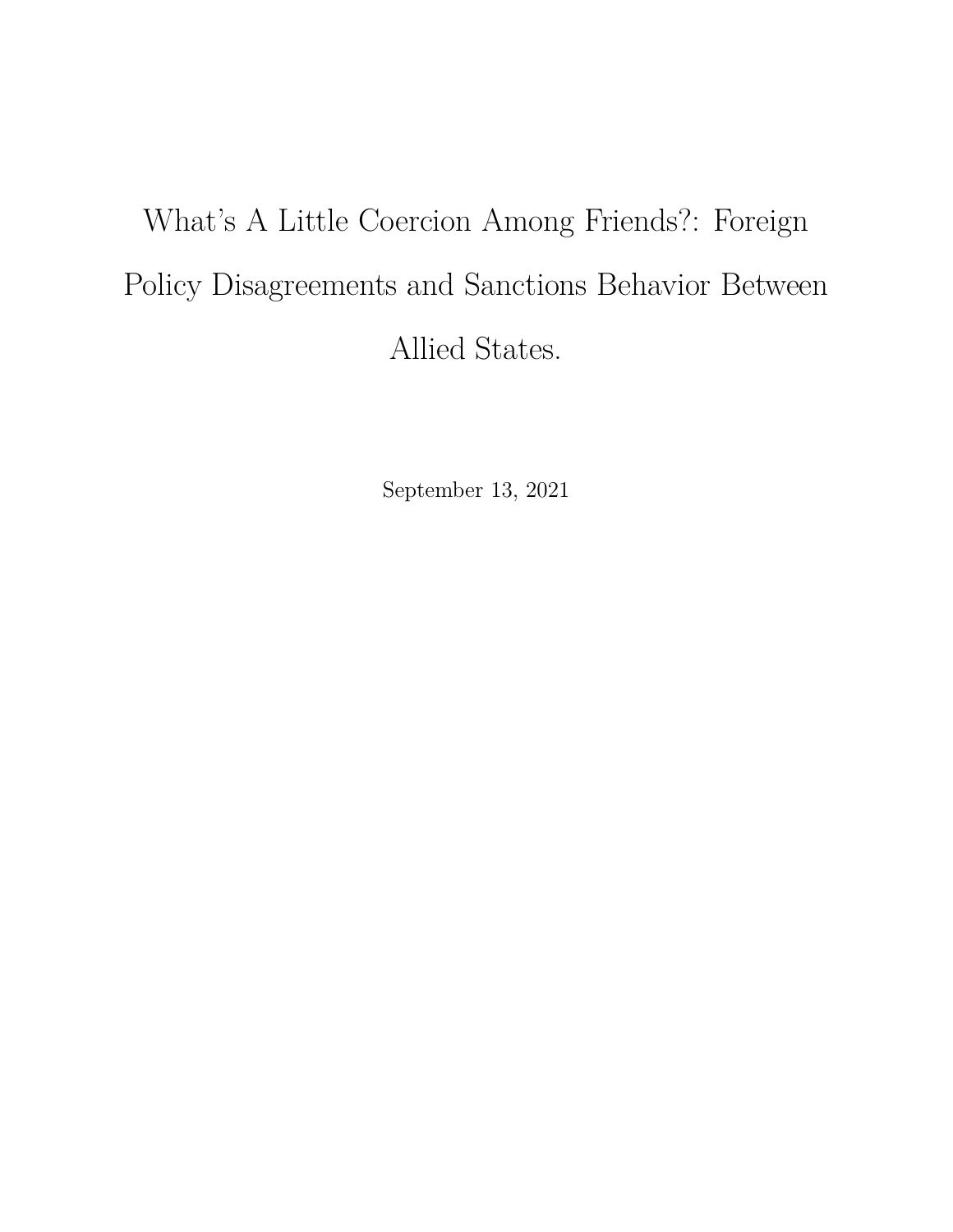# **Introduction**

Do states use economic sanctions as a tool of coercion against their allies? Common sense and existing evidence both suggest that this sort of behavior would be rare. One might argue that sanctions are a common tool of coercion used by one state to incentivise another to bow to its wishes in terms of foreign or domestic policy. However, one would also likely expect that the use of sanctions against an ally threatens to undermine the strategic partnership, thus costing the state imposing the sanctions both in terms of decreased security as well as in terms of economic loss resulting from damage to trade ties between the states in question. Evidence seems to support this latter position. Nielsen (2013) finds that shared strategic ties, such as the existence of an alliance, reduces the likelihood that one state will impose economic sanctions upon another in response to repressive domestic behavior. Further, evidence suggests that when a state wishes to alter the incentives of an ally in regard to their foreign policy stance, rather than employing coercive measures such as sanctions, the preferred course of action is to hold out the possibility of reward as an inducement in hopes of buying support (Drehr et al. 2009, Derouen 2004).

Despite this general consensus, relatively little work has been done to examine the conditions under which one ally might have incentive to sanction another. While the common wisdom discussed above is broadly accepted, I argue that it is incomplete and in need of revision. Critically, the argument discussed above fails to account for the important effect of the existence of third-party audiences, such as other allies, to the interaction upon the willingness of one ally to impose punishment on another in response to undesirable behavior.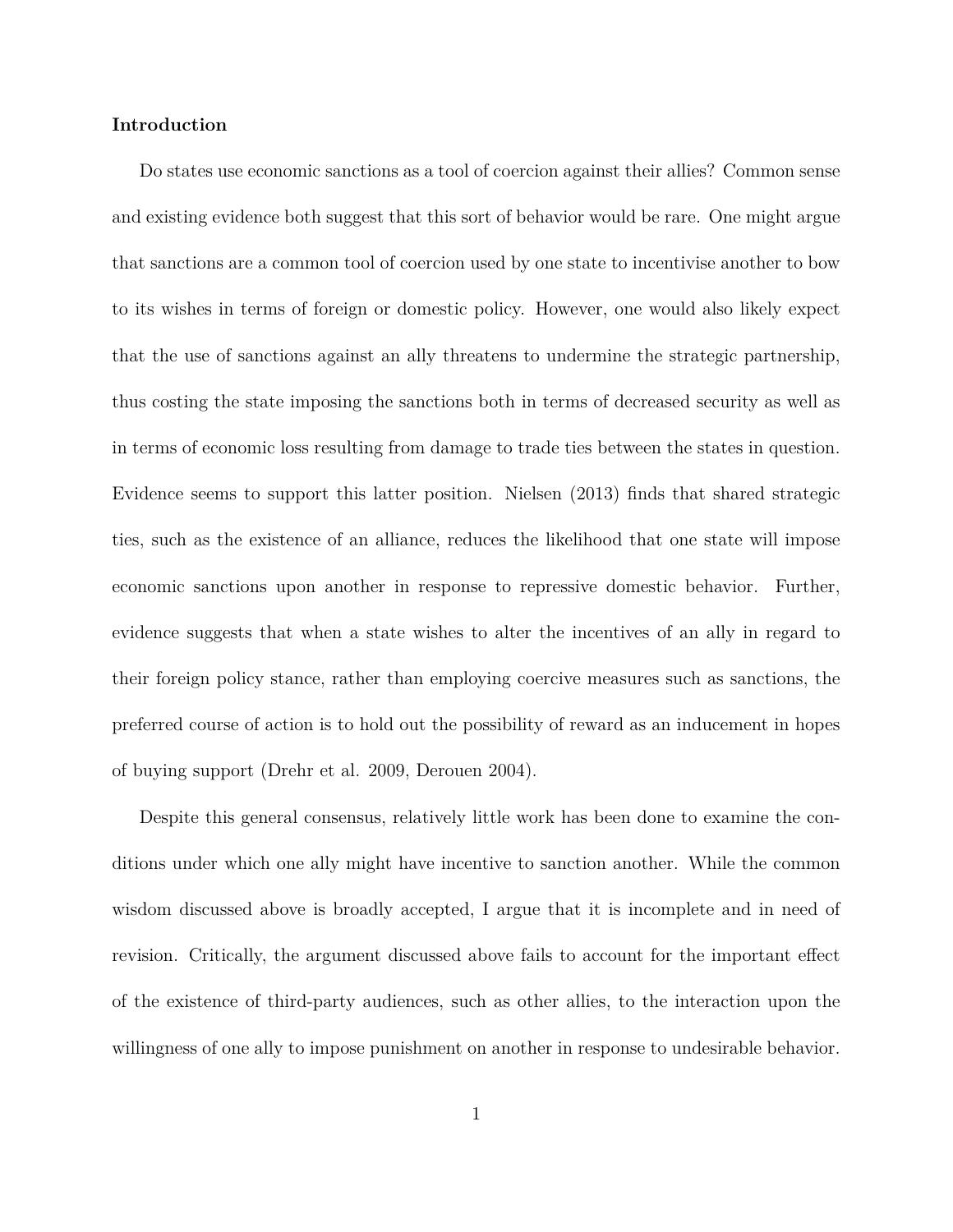If a State A has numerous allies, we should expect those other allies to observe interactions between State A and another one of its allies, State B, and may modify their behavior in response to those interactions. It would be expected that State A's other allies might pursue a course of action similar to one undertaken by State B if State A is witnessed to reward that course of action, as previous research suggests is a common occurrence (Drehr et al. 2009). However, on the opposite end of the spectrum, we might also expect to see allies of State A eschew a course of action similar to one undertaken by State B if State A is observed to punish B as a result of that course of action, in hopes of avoiding a similar punishment. Thus, it is highly likely that situations will arise in which one state finds it desirable to punish an ally for its behavior despite the possibility that such punishment will damage the alliance and State A's interests in some way. In fact, the damage to interests that State A is willing to incur to make its displeasure with an ally felt can likely be thought of as a costly signal that is observable to all other states with which "A" shares interests and that may cause other allies to update their beliefs about the profitability of a course of action that is detrimental to State A's interests.

In the remainder of this paper I argue, specifically, that a state will use sanctions as a tool of coercion against one of its allies when these two states find themselves in disagreement over foreign policy positions. However, this behavior should be most likely if there exist other allies to State A who may be deterred from joining the target of the sanctions in pursuing a course of action detrimental to the interests of the sanctioning state. In the following sections I will discuss previous research into who is targeted for sanctions and why, before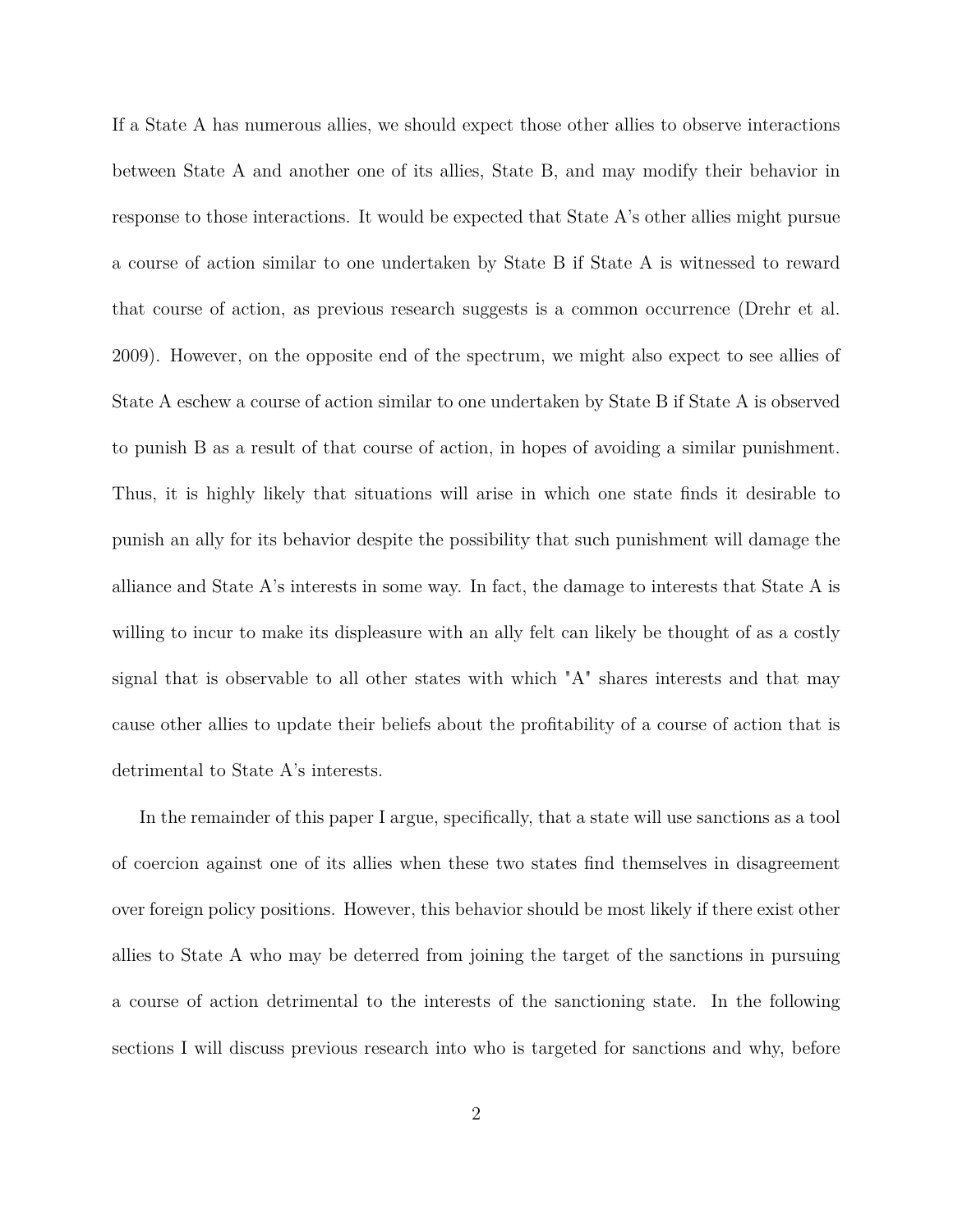laying out an argument as to when and why we should expect an alliance between two states to increase, rather than decrease the likelihood that one state levies sanctions against the other. Following this discussion of the logic, I derive testable hypotheses from the argument and discuss the methodology by which I test these hypotheses before concluding with analysis of the results and a discussion of the importance of the findings presented here.

# **Intra-Alliance Disputes and Sanctioning**

Economic sanctions were long argued by policy-makers and human rights advocates to be one of the primary and most promising policy tools available to punish repressive or rights-abusing regimes and to promote democratization around the world. However, much research into the topic of economic sanctions suggests that geo-strategic concerns dominate humanitarian or other interests when it comes to the decision to impose sanctions on a foreign government or economy. As one might expect, the weight of evidence on the topic seems to indicate that when two states share important geopolitical ties, it should be expected that it will be very unlikely that these states will use economic sanctions as tools of coercion against one another. Depending on their exact composition, sanctions are likely to damage trade ties between that states, thus negatively impacting both economies. Further, sanctions have been shown to threaten regime stability in some cases (Marinov 2005).

Common wisdom would suggest that we should expect that two allied states have great interests in preserving the stability and economic viability of their partner, given the likely importance of the ally in security terms. Thus, only when the potential gain or loss resulting from a dispute between allies is commensurately large would we expect either party to the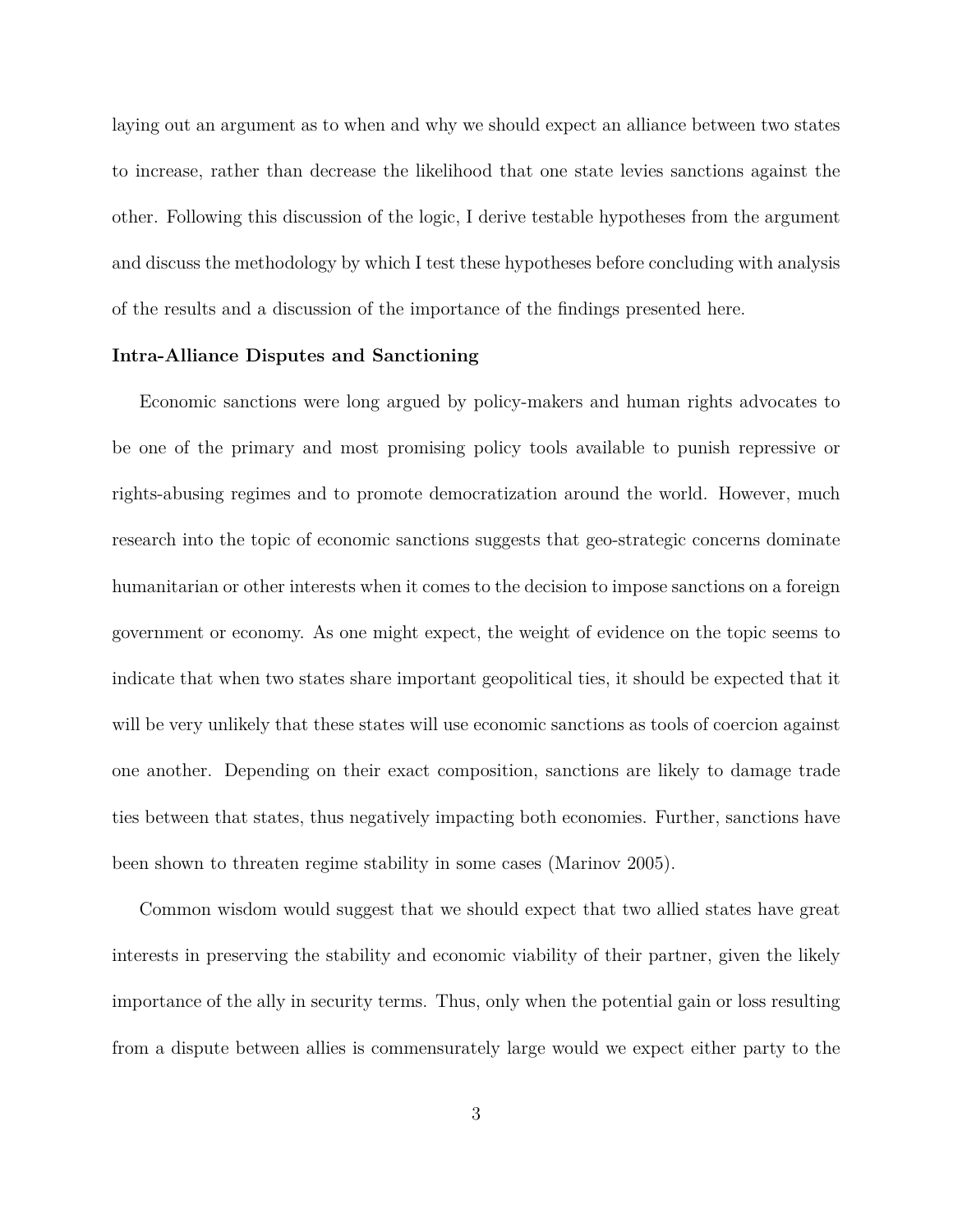dispute to believe that the costs to economic and security interests associated with imposing sanctions on an ally would be worthwhile.

Research largely appears to bear out this common wisdom. Sandlin (2016) and Nielsen (2013) both find that, while economic sanctions are one of the primary foreign policy tools used by the United States to punish regimes that violate human rights, these sanctions are generally only employed when the United States has few security interests in the country in question. When the U.S. shares an alliance with a repressive state, that state is less likely to be the target of sanctions as compared to a similar rights-abusing state that does not share an alliance with the U.S (Nielsen 2013, 799). Further, when the U.S. is seen to have important security interests in the state in question, with or without the presence of an alliance, that the U.S. does not reduce foreign aid to a rights-abusing state. In fact, it is shown that the U.S. may respond to an ally's human rights abuses not with sanctions or reduced aid, but instead by providing increased economic and military aid, especially in the event that human rights abuses appear to result from an allied regime's need to stabilize itself in the face of domestic unrest (Sandlin 2016, 451-452).

Despite this general consensus, some limited evidence exists to suggest that there may be circumstances under which one state will find sufficient reason to impose economic sanctions upon an ally. Though it is not the key finding of the paper in either case, Cox & Drury (2006) and Peksen (2017) both note what they suggest is a puzzling positive correlation between the existence of an alliance in the dyad and an increased likelihood that one member of the dyad imposes sanctions against the other. Only Cox and Drury attempt an explanation. They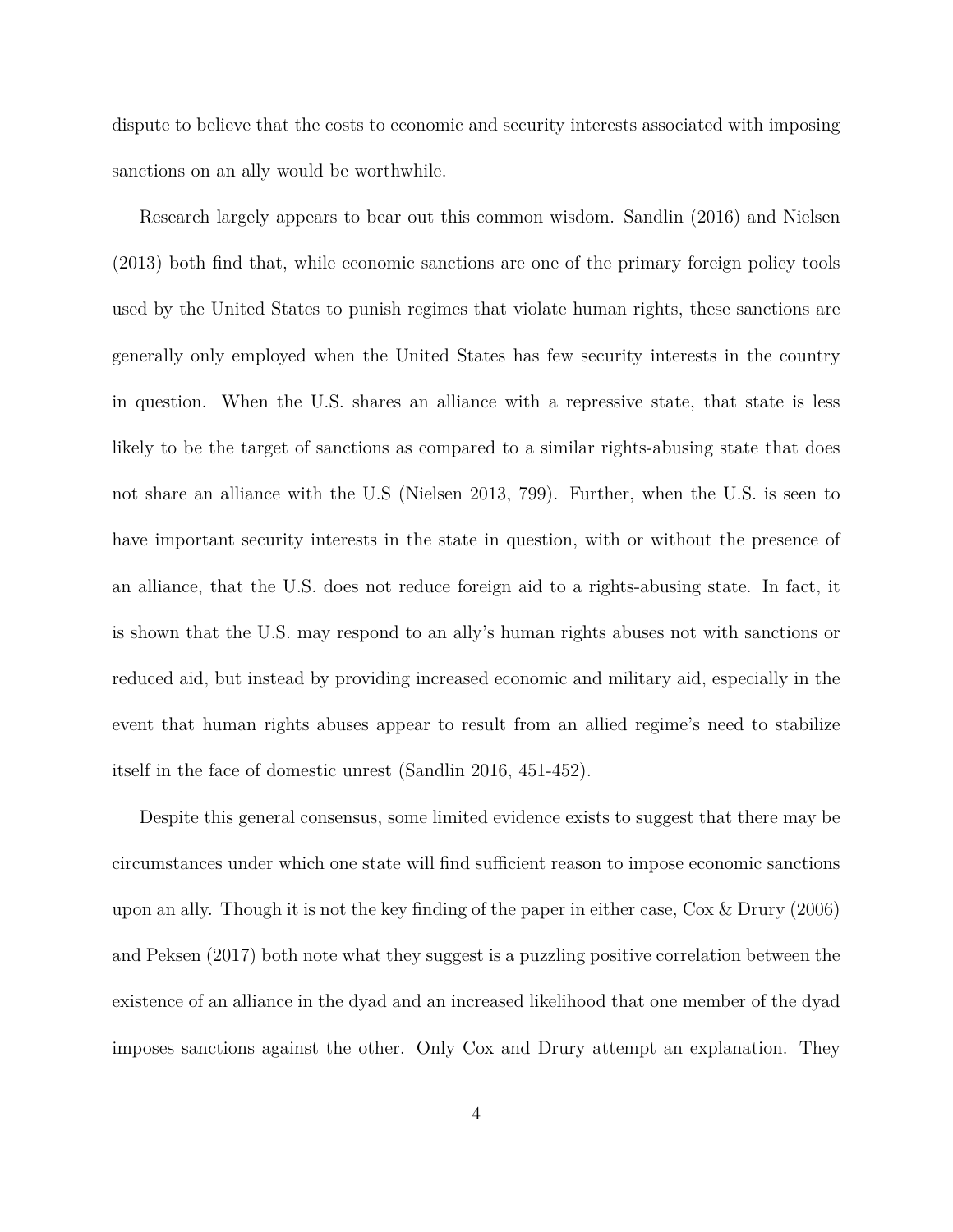argue that the positive relationship between alliances and imposition of sanctions might occur if alliance leaders were using sanctions as a punishment for the undesirable behavior of allies or as a means of enforcing alliance discipline. However, because the paper focuses on other topics, they give no suggestion as to how sanctions might be used to enforce alliance discipline. Further, there is reason to believe that sanctions are largely ineffective in forcing a state to cease an undesirable behavior, do not appear to deter repeated occurrences of that behavior in the future, and frequently serve to forfeit the sender's economic leverage over the target thus reducing the sender's future influence (Lindsay 1986). Thus, it seems unlikely that the simple logic, presented by  $\cos \&$  Drury, that alliance leaders sanction their wayward allies to force them to adopt policies in keeping with the interests of the alliance, is adequate to explain why allies appear likely to impose sanctions on one another. In the following section, I present an alternate argument as to why allies might be expected to impose sanctions upon one another. I argue that sanctions are not aimed at modifying the behavior of the targeted state, or at most are only partially hoped to force a wayward ally to return to the fold. Rather, the primary purpose of using sanctions against one's ally is as a warning to other allies and as a deterrent for following a similar course of action to the targeted ally.

#### **Alliances, Sanctions and the External Audience**

As discussed above, I argue that one ally is unlikely to sanction another simply to punish undesirable behavior or to attempt to coerce that specific ally into toeing the line. First, because sanctions threaten both economic viability and regime stability (Marinov 2005)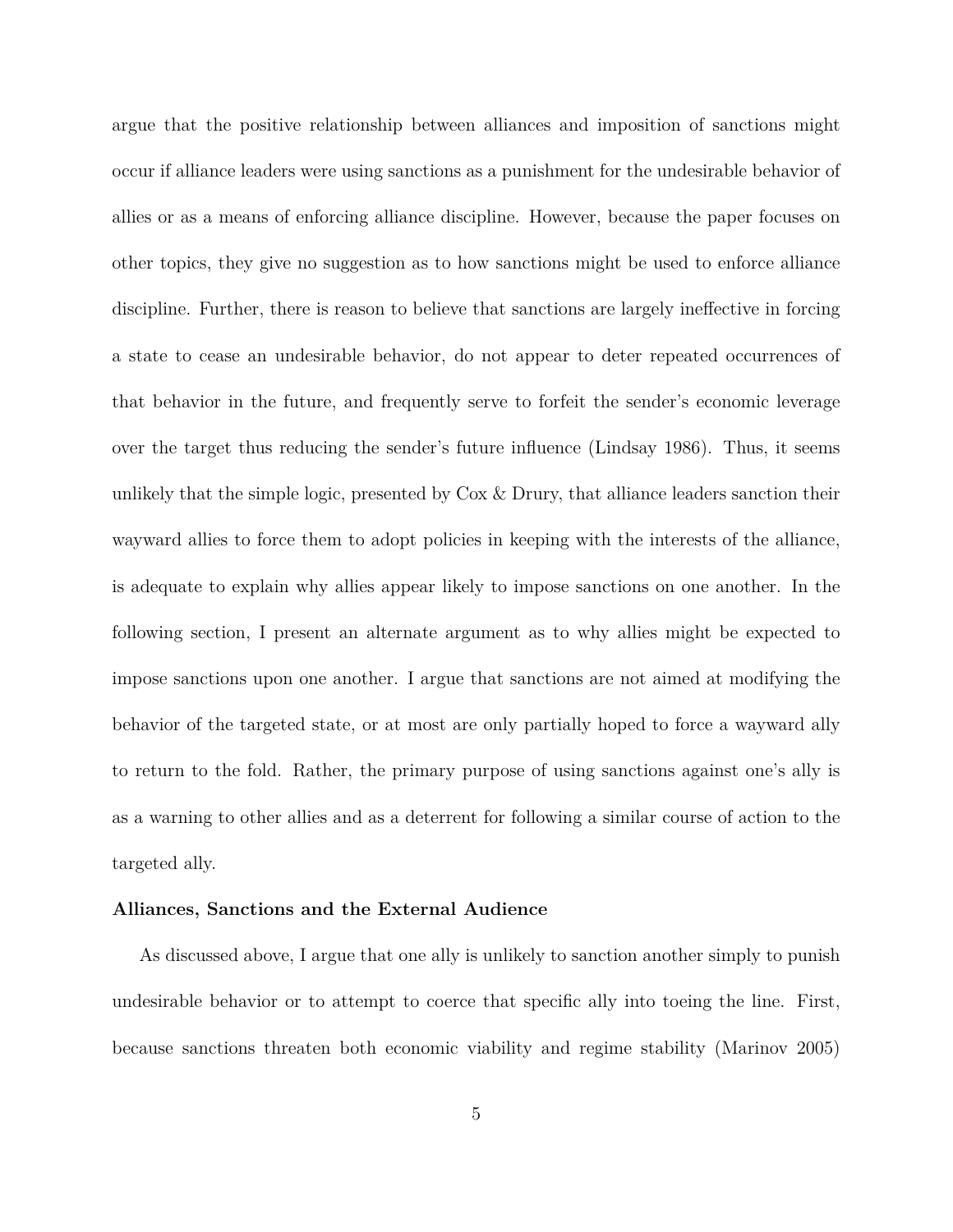they should be expected, at minimum, to undermine the military capabilities of the ally, thus reducing the usefulness of the alliance to the sanctions sender. Further, if the allied government is overthrown as a result of the sanctions imposed against it, there is evidence to suggest that the former ally would be exceptionally likely to become a new rival to the sanction sender, further threatening the security of the sanction sender (Saunders 2017 working paper). Thus, given the danger to the sender's interests that might be involved, it seems unlikely that a state would be willing to sanction its allies simply as punishment for undesirable behavior. I also argue that it is unlikely that a state would impose sanctions on an ally for reasons of coercing the targeted ally or deterring it from repeating the undesirable behavior.

While it may make a twisted kind of sense to think that one ally might be willing to hurt another with the promise that the pain will continue as long as does an undesirable behavior, or that pain will be reapplied with each repetition of the behavior, there is little evidence to suggest that this is an effective strategy for modifying state behavior. Linday (1986) finds that in 11 of 12 cases studied, sanctions do not lead the targeted state to comply with the sender's demands (158-159), and finds similarly little evidence that sanctions aimed at deterring repetition of undesirable behavior are effective (162-163). Given the ineffectiveness of sanctions for enforcing compliance or deterring future behavior, it seems unlikely that a potential sender would be willing to pay the costs associated with imposing sanctions on an ally for these purposes. Additionally, the general logic of the coercion or deterrence of the targeted state's behavior seems tenuous. There is no reason *ex-ante* to expect that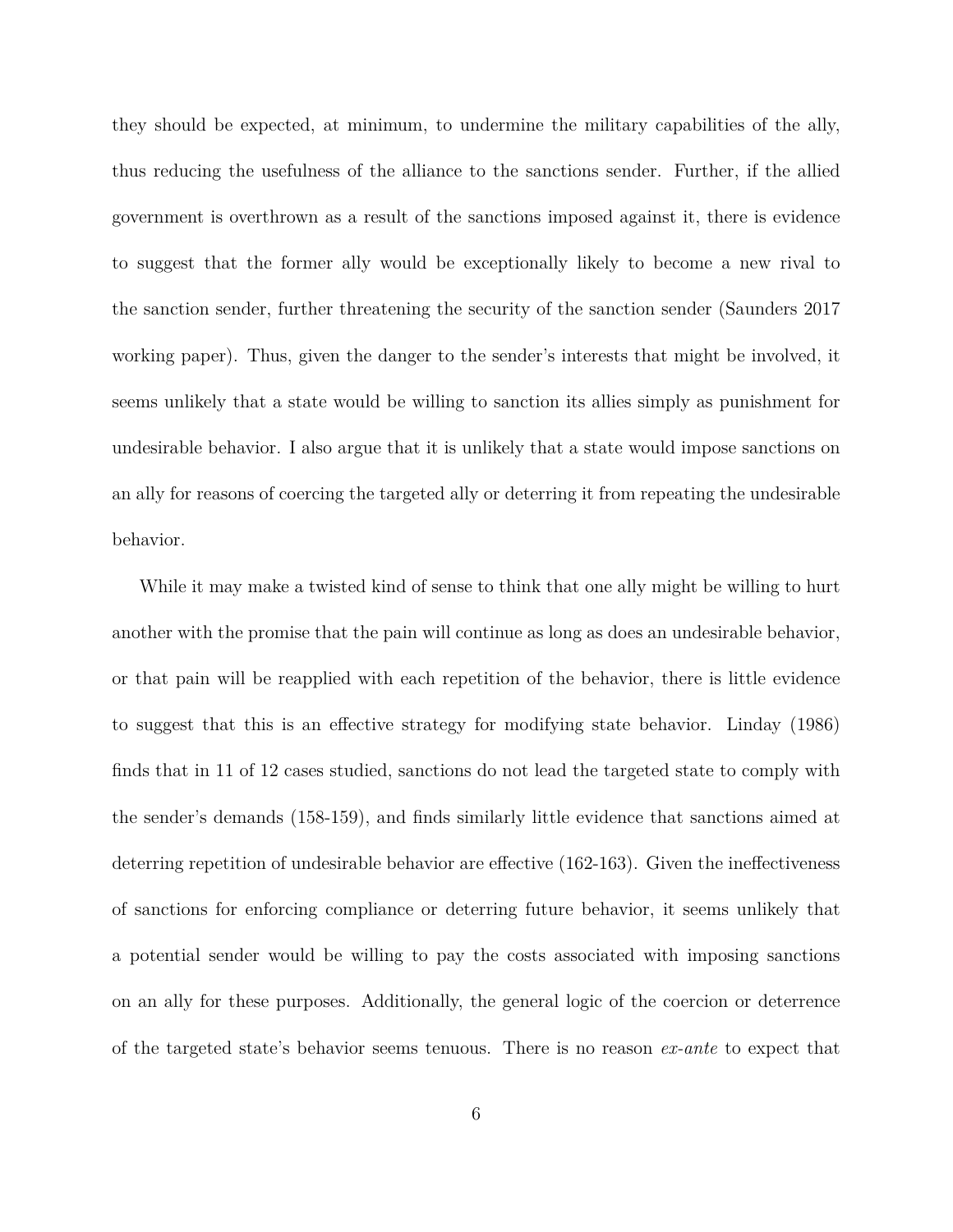sanctions against the ally will coerce rather than simply drive that ally out of the sender's orbit entirely, and possibly into an opposing alliance as a means of gaining a new source of trade or aid.

I argue that a potential sender of sanctions will impose sanctions against its ally only when there is a reasonable expectation that the sender will derive a benefit or avoid paying a cost of greater value than the expected cost associated with losing that ally. Thus, a willingness to risk losing the ally to modify its behavior seems likely only in the most extreme circumstances, such as when regime change within the allied state has already effectively destroyed the alliance. As mentioned earlier, it has been demonstrated that regime change in one state in an allied dyad can motivate major conflict between the former allies (Saunders 2017). In the case of simple disputes over foreign policy, however, it seems unlikely that the stakes would be so high that enforcing compliance on an ally would be worth the risk of undermining the alliance.

When the alliance leader or potential sender is worried by the possibility that her other allies will follow the first in embarking on an undesirable course of action, then the costs of imposing sanctions on the ally may fall relative to costs avoided. Depending on the damage to the sender's interests that would result from its other allies following the target's course of action, it may be worth the cost of alienating the one ally if doing so succeeds in deterring other allies –preventing them from damaging the sender's interests. When the cost imposed on the sender by an ally who decides to follow the course of action in question is sufficiently high and when the risk that other allies will also follow that course of action if the first is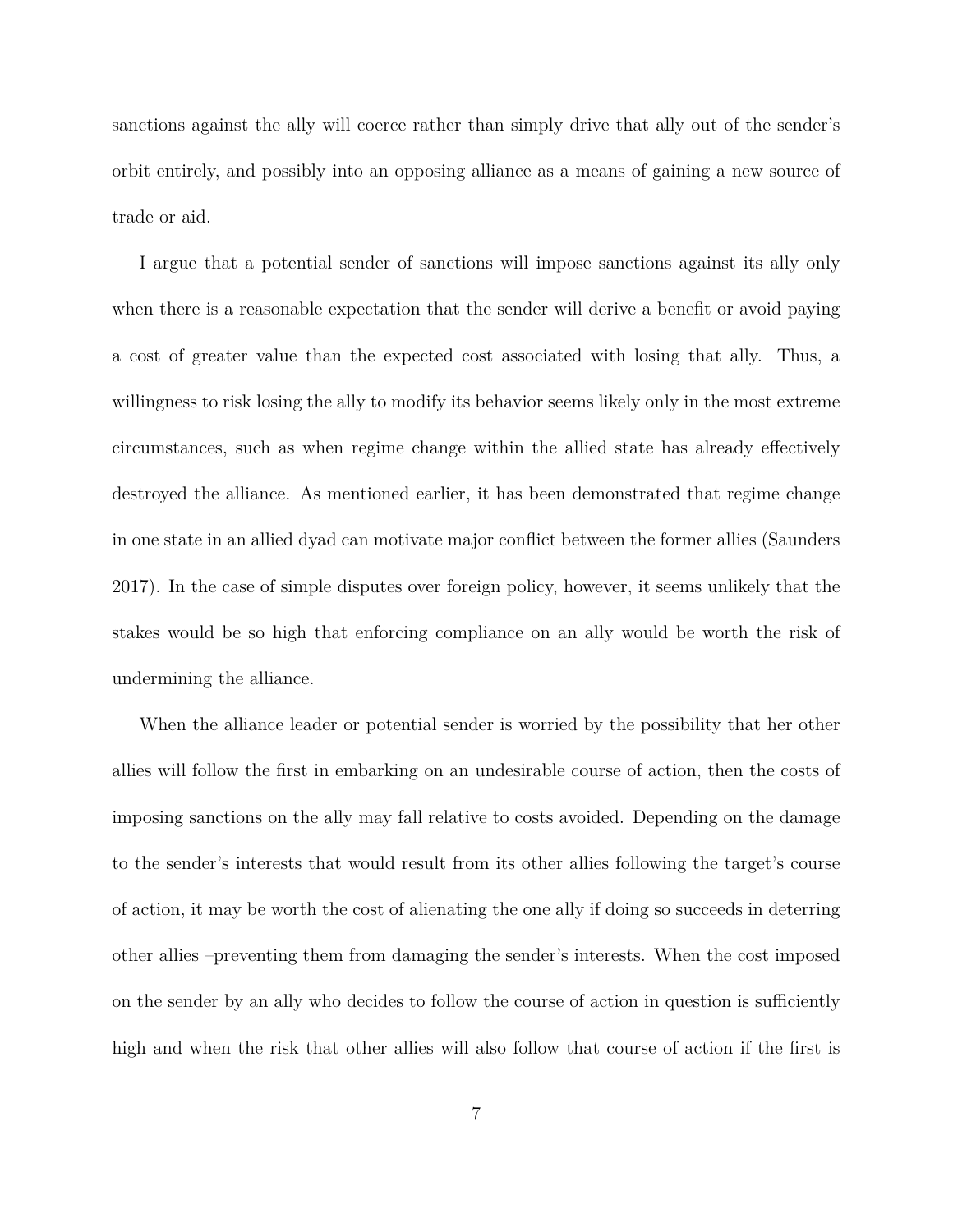allowed to go unpunished is also high, then the risk of driving one ally out of the alliance may be offset by the benefit of preventing other allies from following the first. By doing so, the sender avoids suffering the much higher aggregate cost associated with a number of its allies undertaking a detrimental policy while paying the cost associated with the risk of losing only one ally.

Given the above argument, I suggest that only when two states find themselves in a dispute over policy should we find the positive relationship between the existence of an alliance in a dyad and the likelihood that sanctions will be imposed –as was reported by Cox & Drury (2006). Additionally, we should expect this positive relationship between alliances, disputes and sanctions to be further conditioned by the number of allies possessed by the potential sender. The more allies a state has (beyond the one with which it is involved in a dispute) the greater the perceived risk will be that other allies follow the example of the first in pursuing a course of action detrimental to the sender's interests. Thus, the cost of imposing sanctions on an ally in response to a dispute relative to the benefit will be decreasing in the number of the sender's allies.

I derive two testable hypotheses from this argument.

*H1A: In an allied dyad, when State A possesses no allies other than State B, State A should be no more likely to impose sanctions on State B as State B's foreign policy ideal point moves away from State A's previously revealed ideal point.*

*H1B: In an allied dyad, as the number of allies possessed by State A increases, State A becomes more likely to impose sanctions against State B as State B's foreign policy ideal*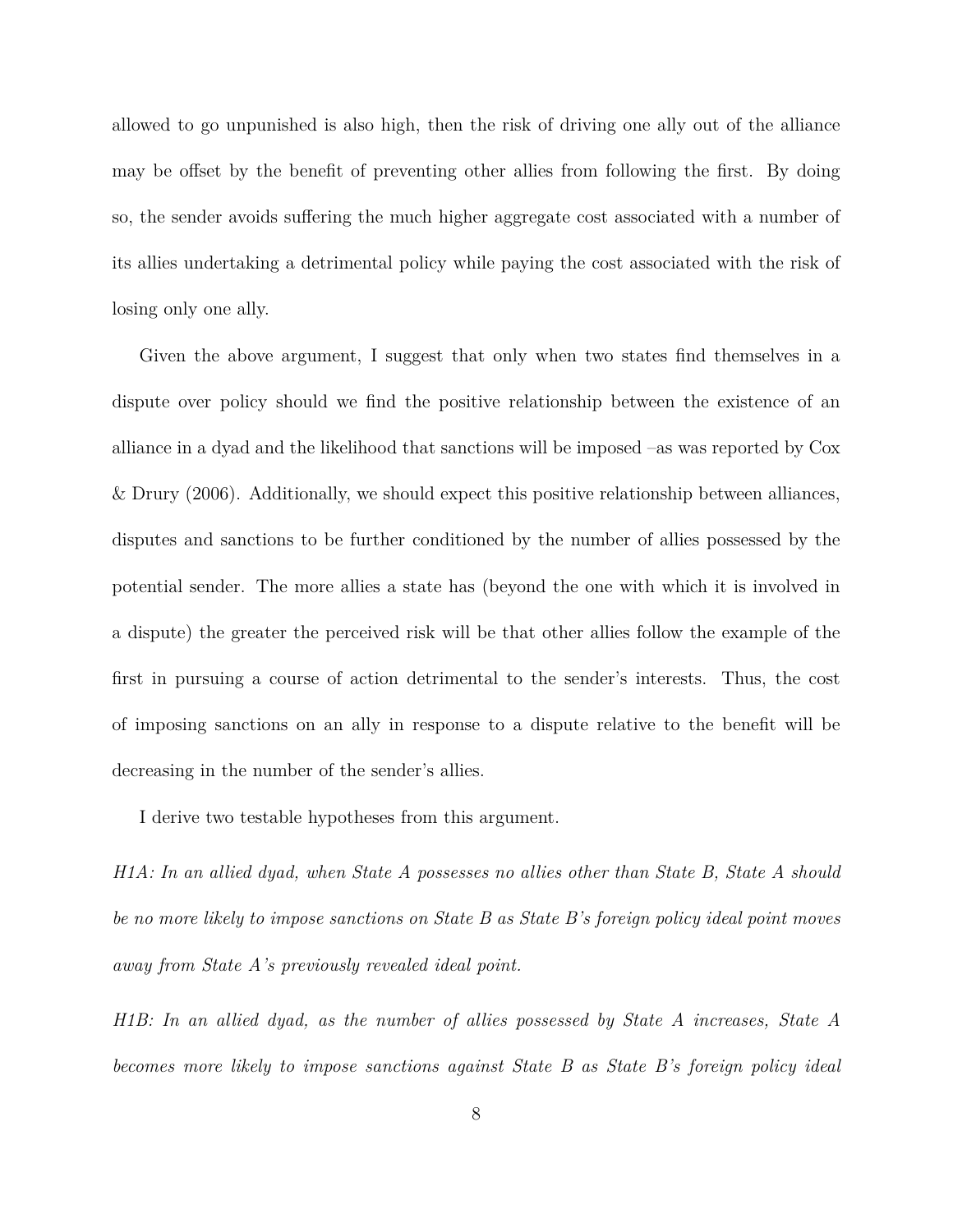*point moves away from State A's previously revealed ideal point.*

Finding support for both of these hypotheses suggests that the increased propensity of one ally to impose sanctions on another, as noted by Cox & Drury (2006) and Peksen (2017) results primarily from state's attempts to deter allies other than the target of sanctions from joining the target in pursuing an undesirable course of action.

# **Data**

I test the argument above using a series of logistic regressions on a dataset of directed dyad-years for all dyads during the years 1946-2000. By using directed dyads I will be able to account not only for change in foreign policy alignment in the dyad, but also specifically for which state in a dyad has changed its foreign policy stance as well as which state in the dyad takes threatens or imposes sanctions. The ability to draw these distinctions is critical for this test, as the argument discussed above implies specifically that when one ally in a pair changes its foreign policy stance, that the other ally will be the one to take action. Additionally, use of directed dyads should address some endogeneity concerns by ensuring that measures of coercive action and measures of change in policy alignment are not both actually capturing the same underlying change in one state's policy –e.g. this ensures that imposition of sanctions is not measured as a change in foreign policy ideal points. Use of non-directed dyads would allow for this possible reverse causality to taint any results.

#### *Dependent variables*

I use two two binary dependent variables that measure whether State A in a dyad threatens or imposes sanctions upon state B. These data are drawn from the the Threats and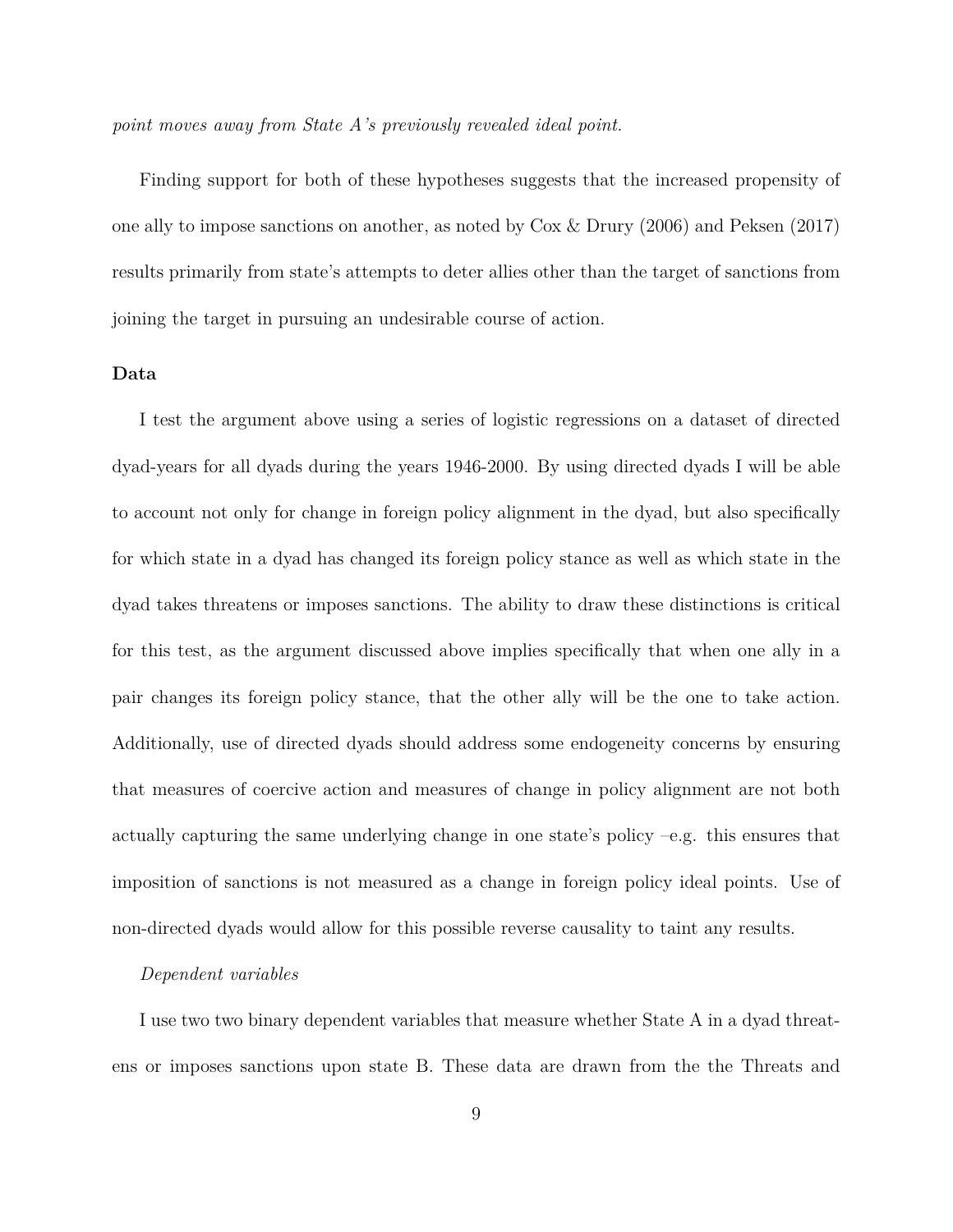Imposition of Sanctions (TIES) v4.0 dataset (Clifton, et al. 2014). The variable *Threat* takes the value "1" in the event that State A in a directed dyad threatens economic sanctions against State B in a given year, and zero otherwise.[1](#page-10-0) The variable *Imposition*, similarly takes a value of "1" in any year in which State A in a directed dyad imposes sanctions on State B. *Independent variable*

To measure changes in foreign policy alignment between states, I use a spatial measure of state foreign policy preferences that was constructed by Bailey, Strezhnev and Voeten (2017). This measure uses U.N. General Assembly roll call voting to establish ideal points for every state in the United Nations along a unidimensional spectrum, indicating a state's foreign policy position regarding the current western-lead liberal world order (Bailey, et al. 2017, 431). I use this data to construct two measures. For each year I construct a measure *Alignment*, equaling the absolute difference in ideal points between the two states in a dyad. This variable serves primarily as a point of reference for the following year. The second variable  $\Delta$ *Alignment* takes a value equal to the change in *Alignment* in year<sub>t0</sub> when compared to year*t*−<sup>1</sup> that results *only from change in State B's foreign policy preferences*. This is measured as *Alignmentt*−<sup>1</sup> subtracted from the absolute difference in foreign policy ideal points of State B in year<sub>t0</sub> and State A in year<sub> $t-1$ </sub>. This measure takes negative values for any year in which State B's ideal point has moved closer to State A's previously revealed ideal point  $(A^{ligenment}t_{t-1} > |IdealB_{t0} - IdealA_{t-1}|)$  and takes positive values for any year in which

<span id="page-10-0"></span><sup>1</sup>Findings when using threat of sanctions as the dependent variable, as would be expected, very closely match findings found when using imposition of sanctions. Because of this close correspondence, only models fit on imposition of sanctions are reported and discussed in the body of this paper, while models fit on threat of sanctions are included in the appendix for robustness purposes.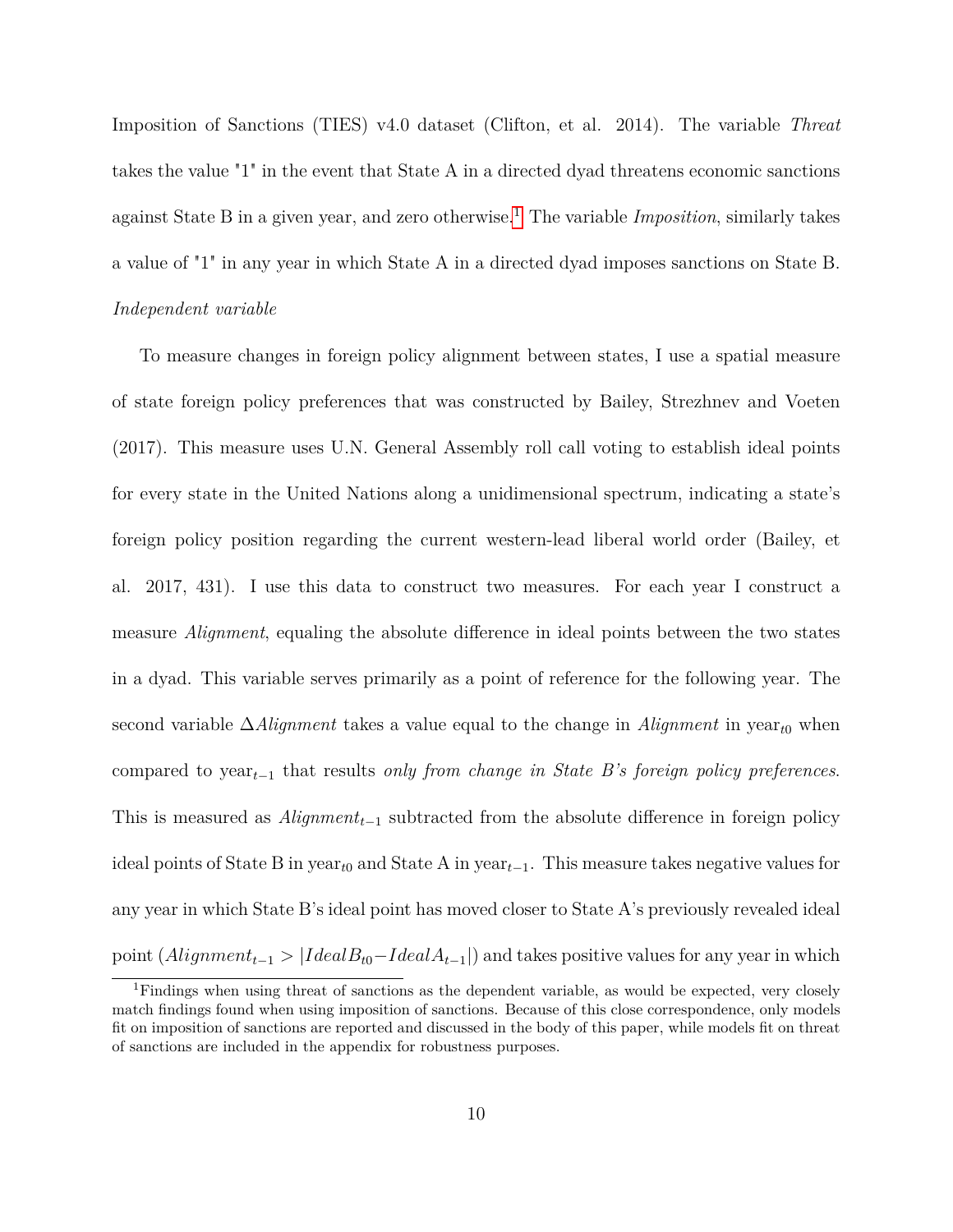State B's ideal point has moved farther from State A's previous ideal point (*Alignmentt*−<sup>1</sup> *<*  $|IdealB<sub>t0</sub> - IdealA<sub>t-1</sub>|$ .

Additionally, I construct a variable *Alliance* to indicate the presence of a defensive alliance between states in a dyad. This variable takes the value "1" in any year in which a defense pact exists between the two states in a dyad according to the Alliances, Treaties, Obligations and Provisions dataset (Leeds at al. 2002). Given that the argument discussed above centers around the expectations of state behavior resulting from the existence of deterrent alliances, use of only defensive alliances in this analysis is appropriate. Expectations of state behavior in response to changes in an ally's foreign policy likely differ in relation to the existence of a neutrality pact or offensive alliance.

I also construct the variable *Ally No.* which is equal to the natural log of 1 plus the number of allies possessed by State A in dyad in a given year. This variable is used to measure the size of a State's external audience for sanctions upon an ally.

#### *Control variables*

All control variables are lagged 1 year.

*Radical Leader Change*: As disccused above, large and rapid changes in the domestic political landscape of one state in an allied pair has been found to contribute to conflict between those allied states in the following years. Therefor, to ensure that any sanctions behavior between allies is not simply driven by this underlying conflict relationship, I control for the rise of a revolutionary leader to power in State B. The variable *Radical Leader* is coded using a method devised by Jeff Colgan (2010). *Regime Change* is coded "1" for a dyad in any year in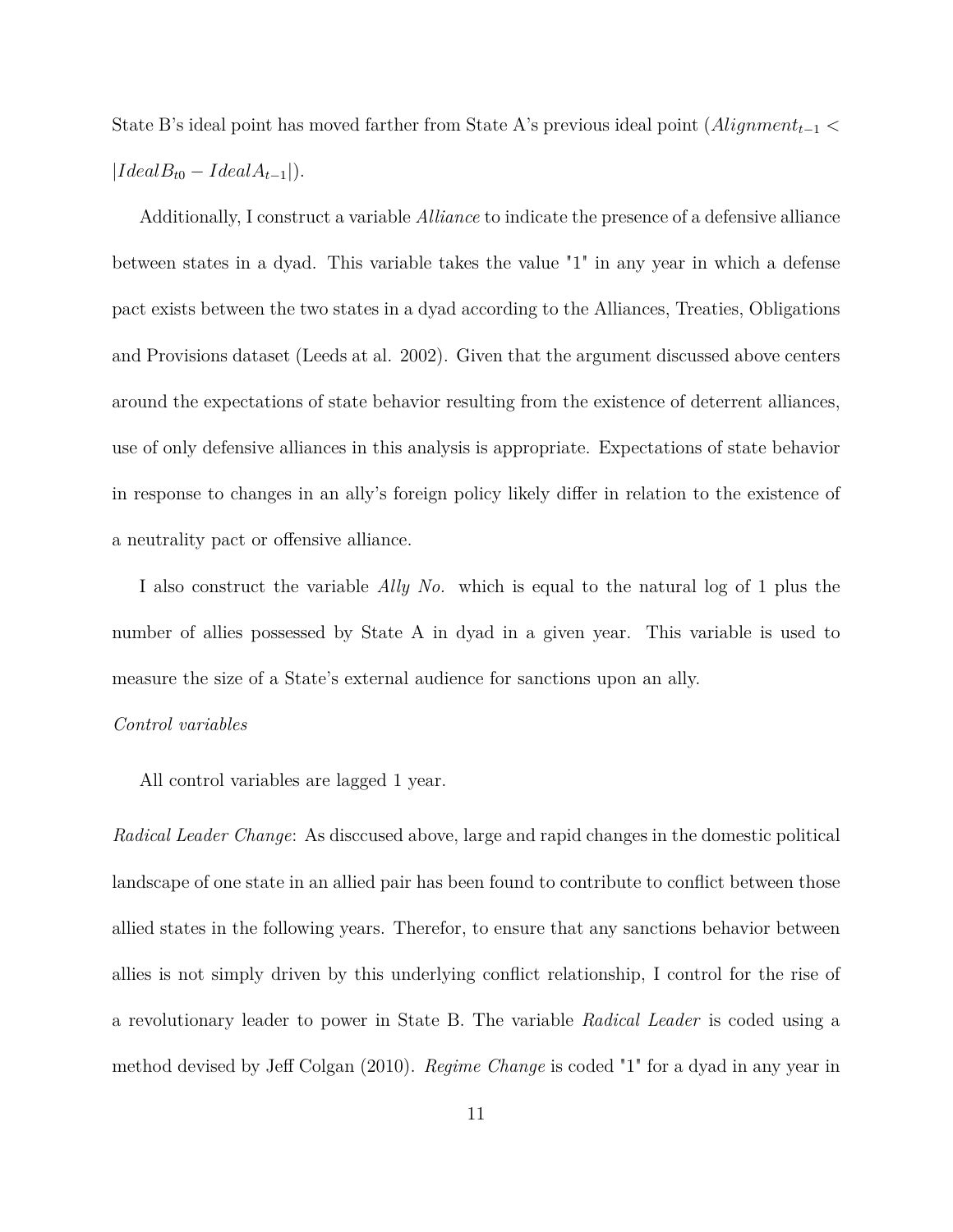which a new leader comes to power in State B who institutes major policy changes in at least three of the following seven policy areas; selection or powers of the executive, the structure of property ownership, the relationship between state and religion, the official political ideology of the state, protections for ethnicity or gender, the official state name, or the establishment of a revolutionary council or committee (Colgan 2010).

*Contiguity of borders*: Contiguity of borders is a well known contributer to the likelihood of conflict behavior between states (Stinnet & Diehl 2001, Lemke & Reed 2001) and should be expected to influence sanction behavior as well. Thus contiguity must be controlled for to prevent omitted variable bias from entering into our analysis.

This variable is coded "1" if the states in a dyad are coded as sharing a land border according to the Correlates of War Direct Contiguity V3.2 dataset (Stinnett et.al. 2002), and "0" otherwise.

*Military capability disparity*: To account for the balance of military capabilities, I construct a variable –*Advantage A* –using the Composite Indicator of National Capabilities (CINC) measure from the Correlates of War National Material Capabilities V5.0 dataset (Singer, Bremer & Stuckey 1972). This variable takes a value equal to the greater of the two capability scores in the dyad divided by the sum of both capability scores.<sup>[2](#page-12-0)</sup> This measure provides a ratio of the military capabilities possessed by the more powerful state in the dyad as compared to the total military capability present in the dyad (Gleditsch, et.al. 2008). This measure ranges between .5 –indicating perfect balance in military capabilities in the dyad –to 1 –

<span id="page-12-0"></span><sup>&</sup>lt;sup>2</sup>This is expressed as  $\frac{MaxCapability}{MaxCapability+MinCapability}$ .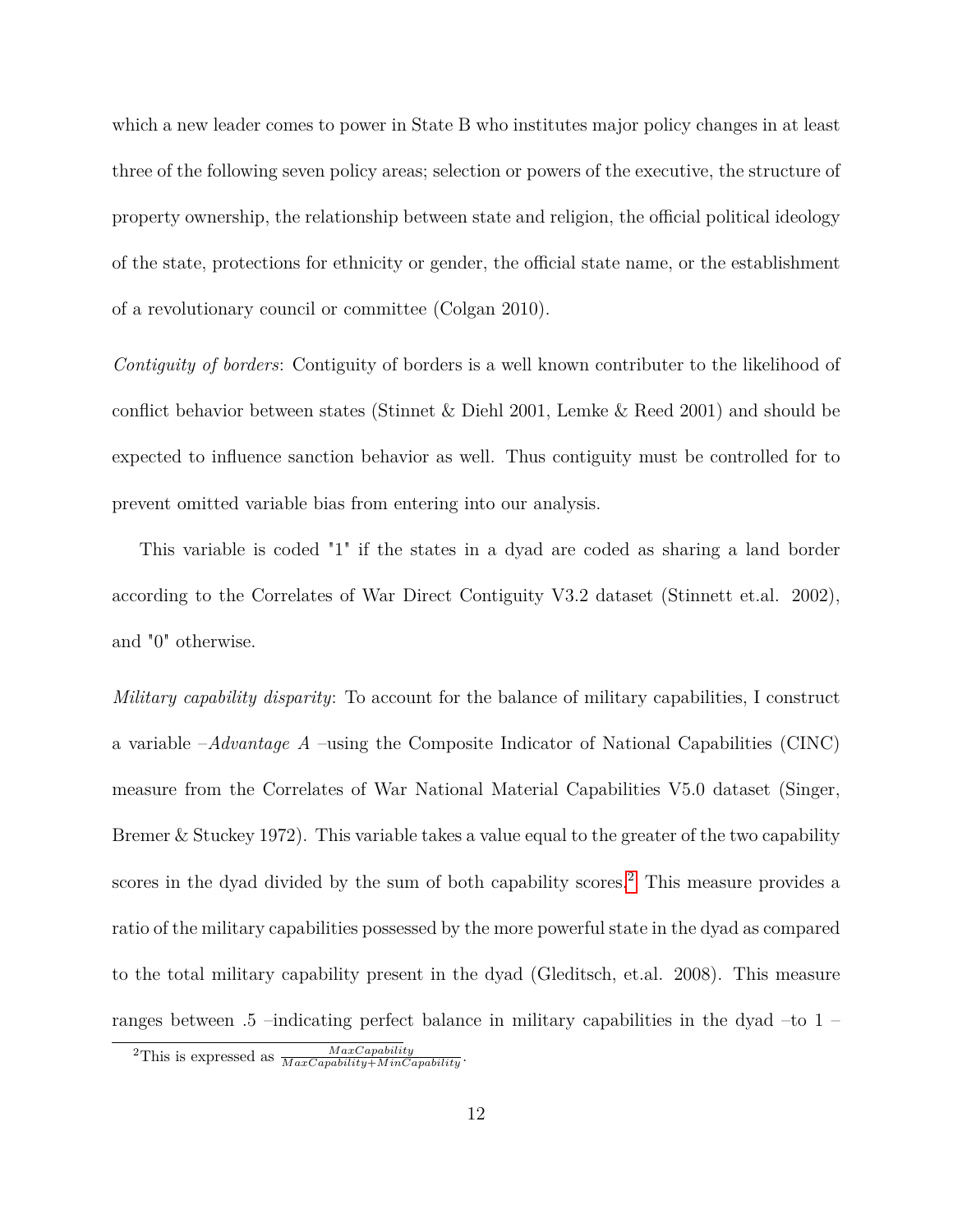indicating complete disparity in the military capabilities of states in the dyad. It should be expected that more militarily powerful states will both, attract more allies and also be more likely to use sanctions, having little fear of military retaliation.

*Major Power Status*: It is likely that major powers, by virtue of their involvement in global economic and secuirty arrangements will likely possess more allies than minor powers, and should be both more likely to impose sanctions on other states and also to be the target of economic sanctions. Thus, I code two binary variables *MajorA* takes a value "1" for any observation in which State A is considered a major power according to the Correlates of War State System Membership v2016 dataset (Correlates of War Project. 2017) and "0" otherwise. Similarly, *Major B* takes the value "1" for any observation in which State B in the dyad is considered a major power and "0" otherwise.

*Joint Democracy*: Lektzian and Souva (2003) demonstrate that jointly democratic dyads are less likely to impose economic sanctions on one another than are dyads composed of other regime mixes. Given that jointly democratic dyads also behave uniquely in terms of security arrangements and interests, there is a strong possibility that failing to control for these dyads would induce omitted variable bias. To counter this possibility I construct the variable *JointDem* which takes a value "1" if both states in a dyad have Polity2 scores of 6+ in the PolityIV index (Marshall, Gurr and Jaggers 2016) and "0" otherwise.

*Militarized Dispute*: Militarized disputes, especially those not reaching the proportions of outright warfare, are likely to go hand in hand with economic sanctions. Because of this, I control for the occurrence of a militarized dispute between states A and B using the Correlates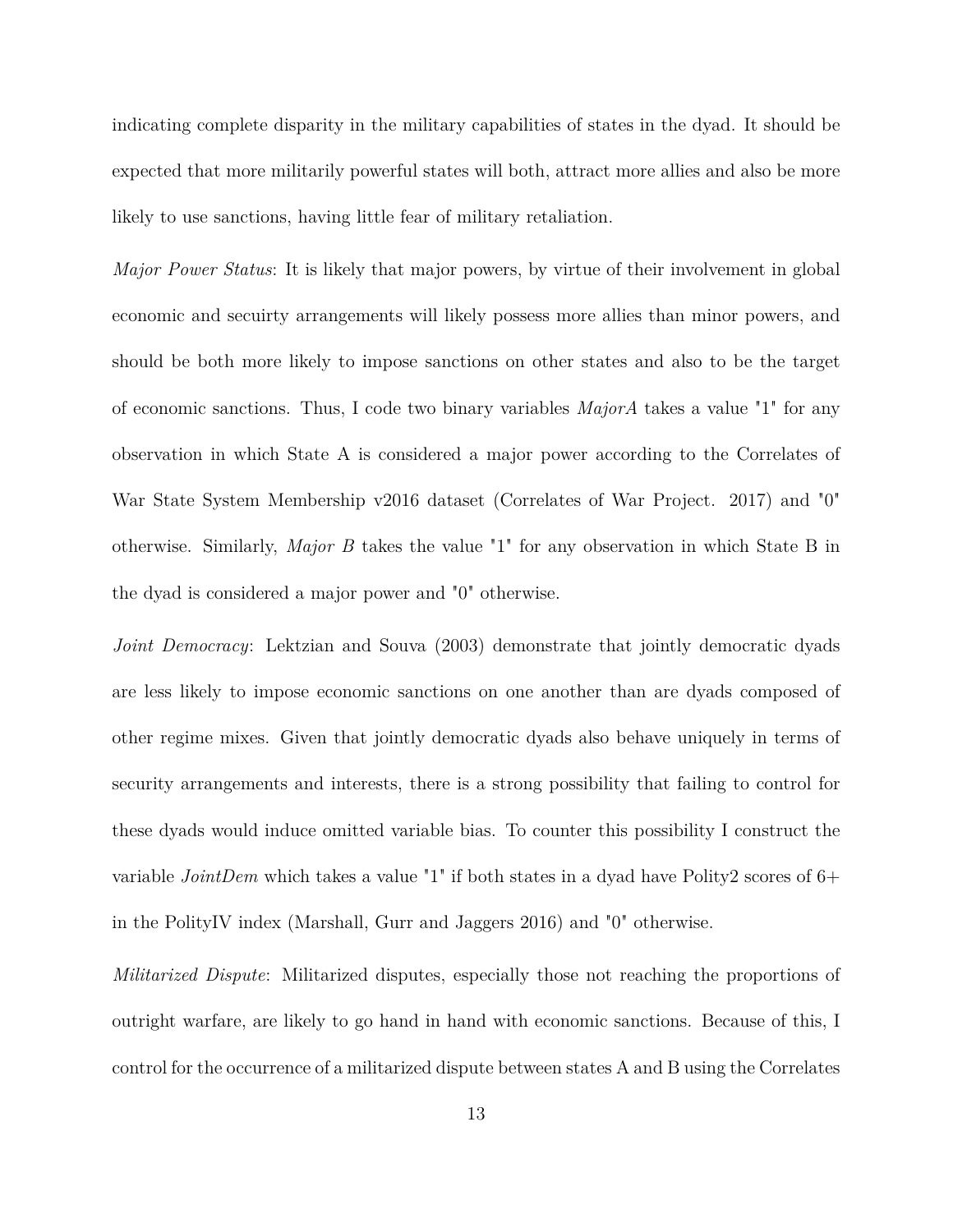of War Militarized Interstate Dispute v4.1 dyadic dataset (Ghosn, Faten, & Bennett 2003). *MID* takes the value "1" for any year in which either state in the dyad is recorded as taking part in a threat, show, display or use of force against the other state in the dyad and "0" otherwise.

*Trade Dependence*: A state's dependence on trade with a potential target of sanctions and vice-versa will influence the costs suffered by both the sender and receiver of sanctions. Additionally, trade is correlated with alliance membership, thus will lead to omitted variable bias if not controlled for. Thus, I construct two variables *Dependence A* is equal to the proportion of State A's total trade that is carried out exclusively with State B. Similarly, *Dependence B* takes a value equal to the proportion of State B's total trade that is carrier out with State A.

Finally, in an attempt to account for temporal dependence, I include in my controls a cubic polynomial of years since the last threat or imposition of sanctions by State A toward State B.

# **Results**

For ease of interpretation, I present the results of this analysis in Table 1 using linear fixed-effects models on a split-sample of directed dyad year. To split this sample, I construct a dichotomous version of the variable textitAlly No. dubbed textitExternal Audience which takes the value "1" when textitAlly No. is greater than 1 (That is, takes the value "1" in any observation in which State A has an ally other than State B) and "0" otherwise. I then divide the sample into those observations in which State A has allies external to the dyad in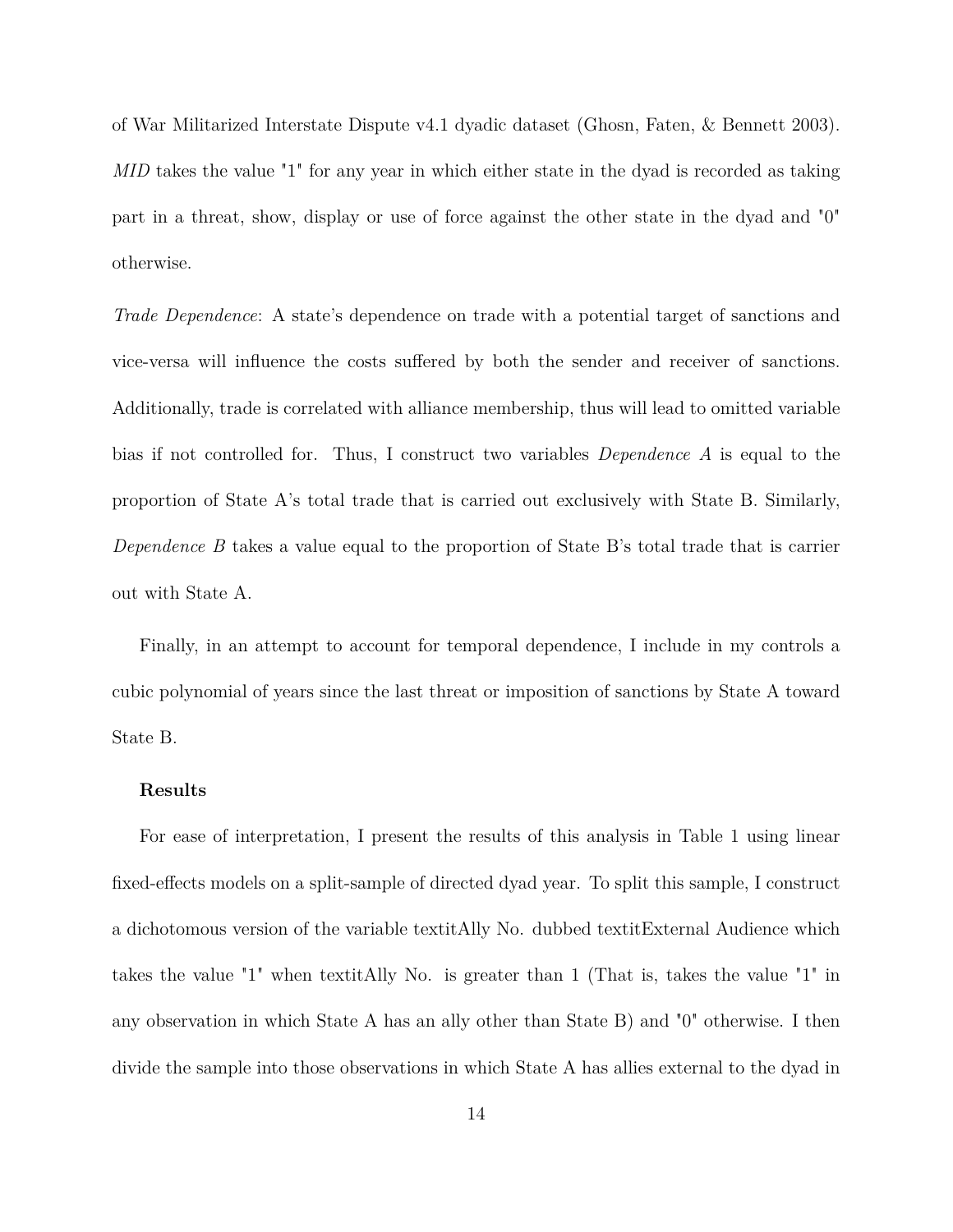question who may serve as an audience to any sanctions imposed, and those observations in which State A has no such external audience. By doing this, we can observe the influence of both an alliance between State A and B as well as the change in foreign policy alignment between A and B both in the presence of an audience of other allies to State A and in the absence of such an audience. For purposes of robustness, I also present the full model, including the properly specified triple interaction that is suggested by hypotheses 2A and 2B, between ∆*Alignment*, *Alliance*, and *Ally No.* in Appendix A. Both analyses lead to the same conclusion.

Column 2 in Table 1 shows the results of the linear fixed-effects model fit on the subsample of observations in which State A has an external audience (allies other than State B). We see that in the split-sample model, as expected given hypothesis H1B, when State A has an external audience there is a positive and statistically significant effect on imposition of sanctions associated with the interaction between the variable indicating an alliance between A and B, and a change in State B's foreign policy ideal point vis-a-vis State A. This suggests that, in the presence of allies other than State B, State A is more likely to impose sanctions on an allied State B as State B's foreign policy ideal point diverges from that of State A. In the absence of an external audience (Column 1), we find no such relationship. In fact, though it does not reach statistical significance, we see that when State B is State A's only ally, that State A becomes less likely to impose sanctions as State B's foreign policy ideal point diverges from State A's ideal point.

Taken together, this suggests support for H1A and H1B. When state A has no ally other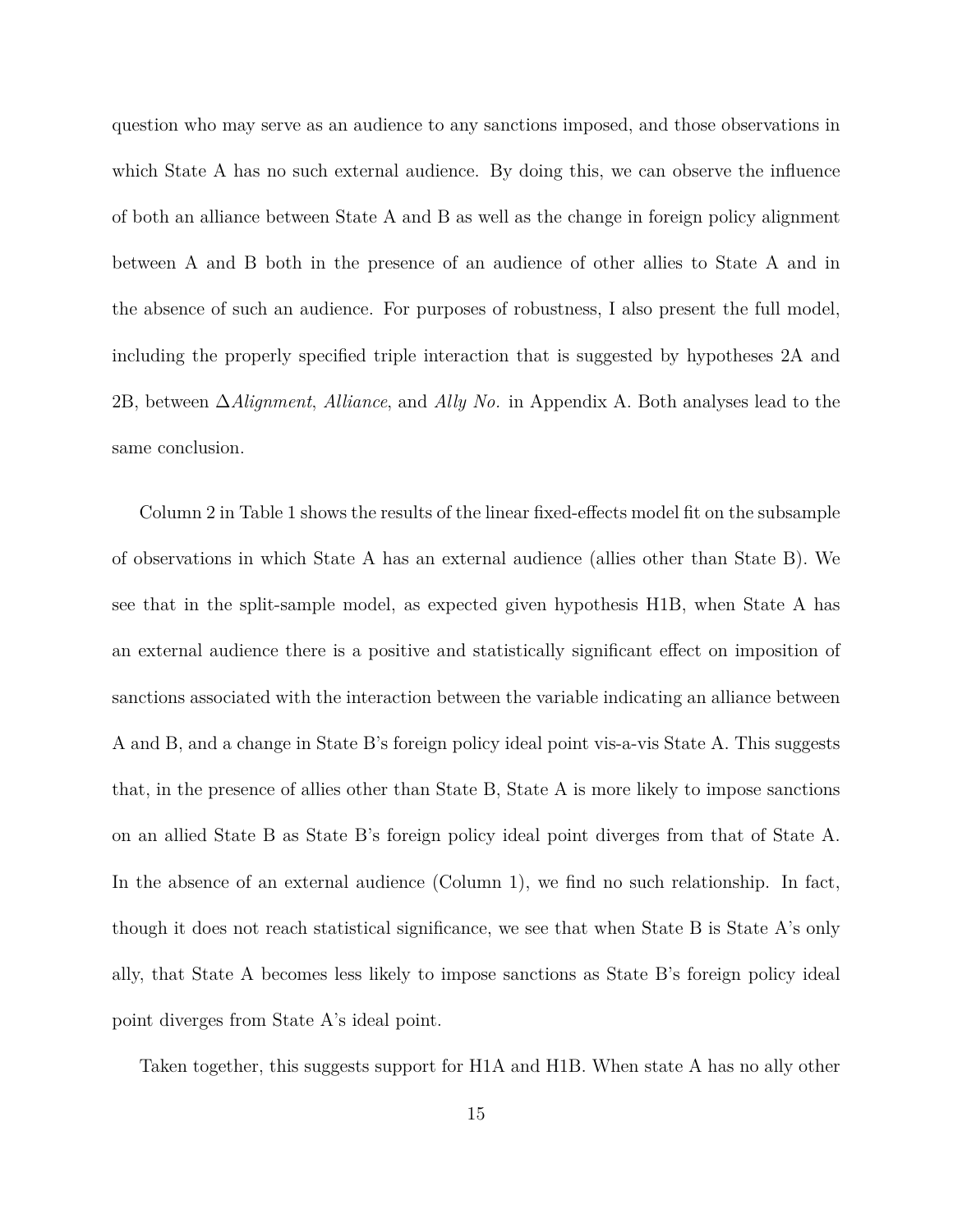Table 1: Split-Sample Dyad Fixed-Effects in Linear Model- Imposition of Sanctions by State A on State B $\underline{\text{ - }1946\text{--}2000}$  $\equiv$ 

|                                                    | Audience Absent         | <b>Audience Present</b>   |
|----------------------------------------------------|-------------------------|---------------------------|
| $\Delta$ Alginment $1_{t-1}$                       | $-20.0001$<br>(>0.001)  | $-20.0001$<br>(>0.001)    |
| $Alliance_{t-1}$                                   | 0.0002<br>(0.0007)      | $0.0009*$<br>(0.0004)     |
| $Alliance_{t-1} \times \Delta$ Alginment $1_{t-1}$ | $-0.0002$<br>(0.0003)   | $0.0012*$<br>(0.0005)     |
| Continuity                                         | $-0.0013$<br>(0.0011)   | 0.0003<br>(0.0006)        |
| Major A                                            | 0.0005<br>(0.0003)      | $0.0011***$<br>(0.0003)   |
| MajorB                                             | $0.0009*$<br>(0.0003)   | $0.002***$<br>(0.0004)    |
| MilityAdvantage                                    | $0.0091*$<br>(0.0036)   | $0.0191***$<br>(0.0034)   |
| $Joint Dem_{t-1}$                                  | $0.0002 +$<br>(0.0002)  | 0.0003<br>(0.0002)        |
| $Dispute_{t-1}$                                    | 0.00125<br>(0.0025)     | $0.00787*$<br>(0.0035)    |
| $Dependence A_{t-1}$                               | 0.0022<br>(0.0022)      | 0.0042<br>(0.0028)        |
| $Dependence B_{t-1}$                               | 0.0005<br>(0.0018)      | 0.0102<br>(0.0064)        |
| $RadicalLeader_{t-1}$                              | 0.0001<br>(0.0004)      | $0.0019*$<br>(0.0009)     |
| Time                                               | < 0.0000<br>(<0.0001)   | $-0.0001*$<br>(0.0001)    |
| Time <sup>2</sup>                                  | $-<0.0001$<br>(<0.0001) | $< 0.0001 +$<br>(<0.0001) |
| Time <sup>3</sup>                                  | < 0.0001<br>(<0.0001)   | $-<0.0001+$<br>(<0.0001)  |
| Constant                                           | $-0.0005$<br>(0.0003)   | $0.0016**$<br>(0.0005)    |
| Observations                                       | 587392                  | 450610                    |

Standard errors in parentheses, clustered at the dyad level

+ p<0.10, \* p<0.05, \*\* p<0.01, \*\*\* p<0.001

Base probability of sanctions imposition  $= 0.00016$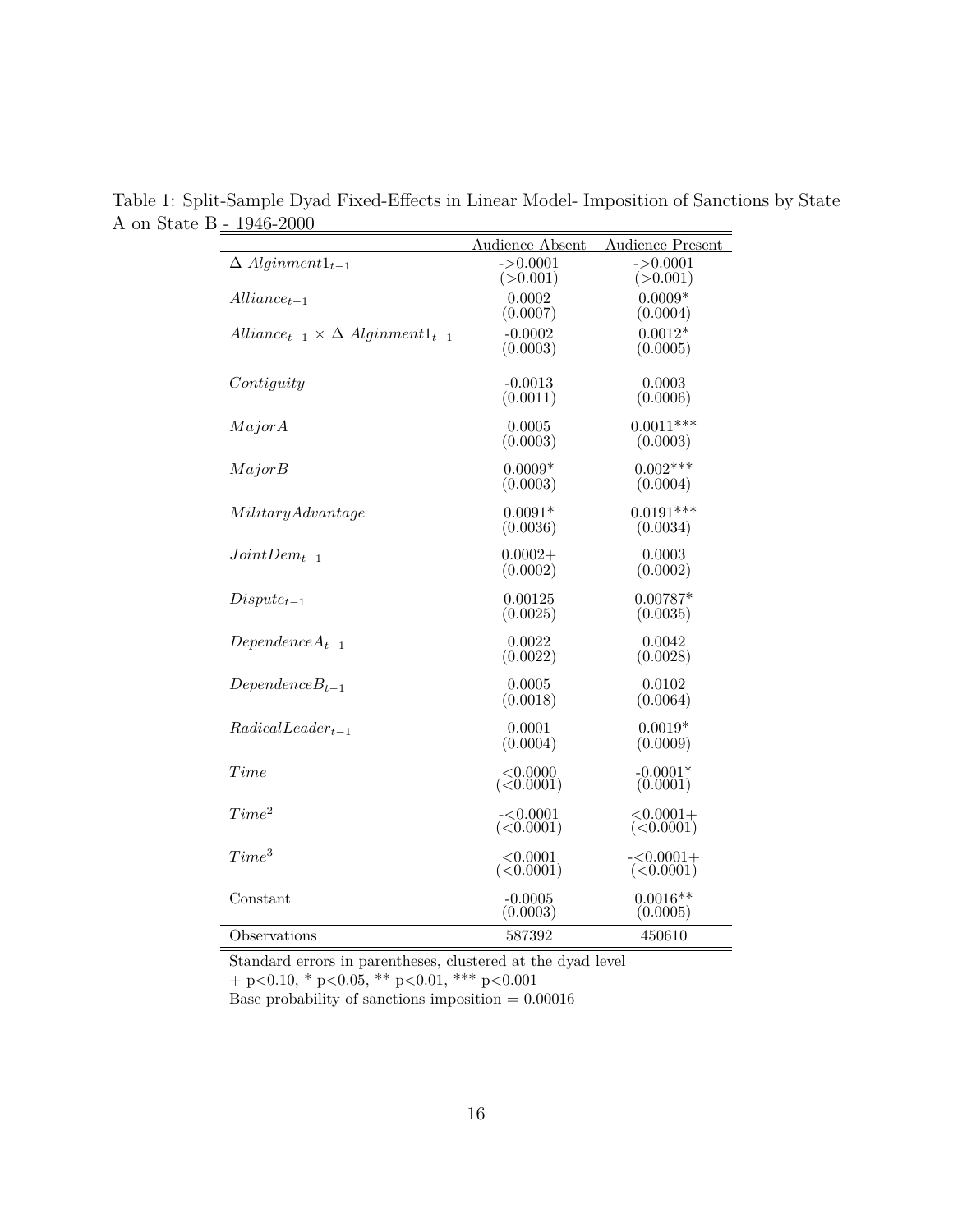than state B, it appears that A is less likely to antagonize that sole ally over differences in foreign policy. I argue that this is the case because the cost associated with the risk losing that sole ally over an escalation of the dispute will generally be greater than any costs imposed upon State A due to the divergence in foreign policy preferences. However, in the presence of an external audience, State A *does* become more likely to sanction an allied State B over foreign policy disagreements. This suggests that the presence of this external audience increases the perceived cost to State A of allowing State B's divergence in foreign policy to go unanswered, thus reducing the relative cost to A of imposing sanctions and possibly antagonizing her ally.

Figures 1 and 2, below, plot these interactions. Note that negative values of *Change in Foreign Policy Alignment* indicate that State B's ideal point, as revealed through U.N. General Assembly voting has moved closer to State A's previously revealed ideal point in time *t* − 1 than it was in time *t* − 2. Thus, negative values indicate convergence of foreign policy preferences. On the opposite end of the spectrum, positive values of this measure indicate divergence (State B's ideal point in  $t-1$  has moved farther away from State A's ideal point than it was at  $t-2$ ).

Figure 1: No Audience Figure 2: Audience

Base probability of sanctions imposition  $= 0.00016$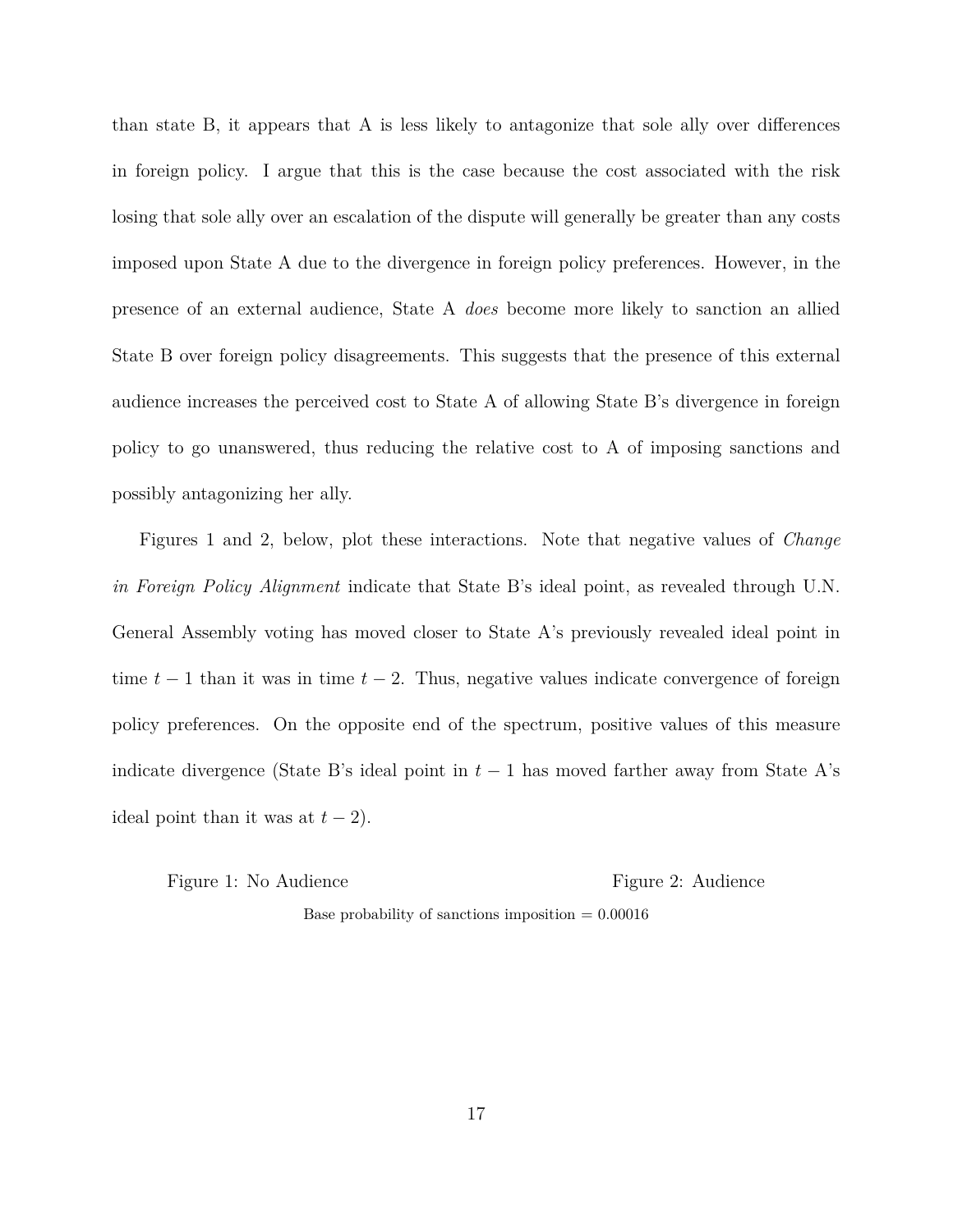As can be seen, in the absence of an external audience there is no discernible effect of alliances or changing foreign policy ideal points upon the probability that State A imposes sanctions on State B. Conversely, when an audience is present and when A is allied to B, the effect on probability of sanctions imposition becomes positive and statistically distinguishable from zero once change in policy alignment becomes positive. In the absence of an alliance in the dyad, foreign policy divergence exercises no discernible effect on sanctions imposition. It is interesting to note that, in no case, does *Delta Alignment* have a positive or statistically significant coefficient. This seems to indicate that, in the absence of a reason for one state to care overly about the policy positions adopted by another (such as due to the existence of an alliance or other pre-existing relationship), that states have no interest or incentive to impose sanctions upon one another in response to disagreements over foreign policy.

Interestingly, Column 2 in Table 1 seems to indicate that, in the presence of an external audience, a given state is more likely to sanction an ally regardless of change in foreign policy alignment. In the case where there is no external audience, however, the coefficient on *Alliance* is much reduced and statistically insignificant. Two possible explanations for this finding present themselves. First, the subsample containing dyads in which State A has an external audience are made up only of states with more than one ally, suggesting that the positive and significant coefficient on *Alliance* in Column 2 simply indicates that states with many allies have more opportunity to sanction their allies. A second explanation, however, is that the measure of change in foreign policy alignment used in this analysis only captures a small proportion of the many issues over which allies may find themselves in dispute. Thus,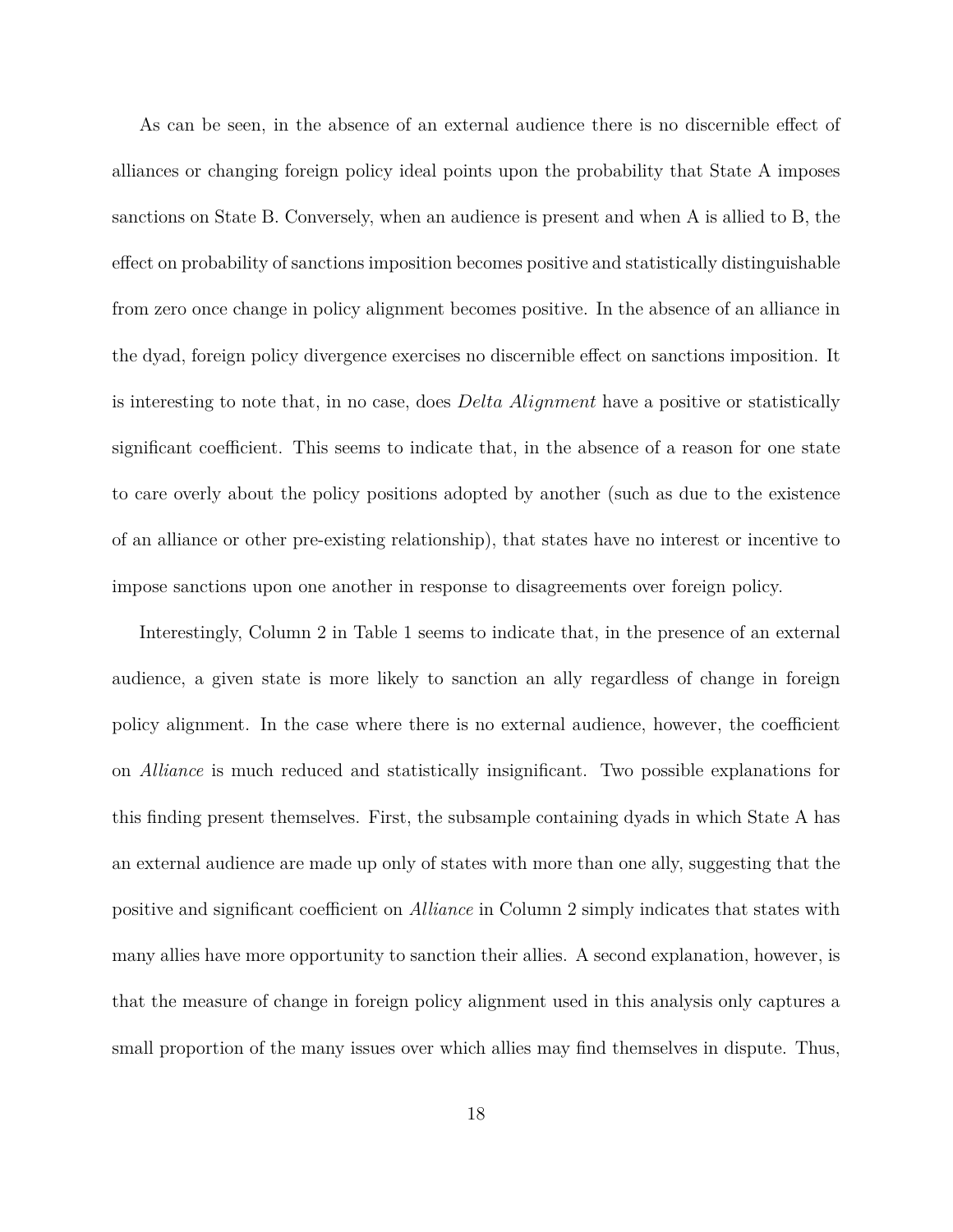because these other disputes are omitted from the model, *Alliance* is carrying this omitted variable bias. In the second case, this would provide additional support for the argument made in this paper, as the argument is in no way limited only to disputes between allies over foreign policy disagreements, nor even only to foreign policy disagreements that would necessarily influence voting patterns in the U.N. General Assembly. Future research should make an effort to disentangle these two possibilities by including other measures indicative of the existence of a dispute between allies. We should expect the coefficient on *Alliance* to become negative or statistically insignificant if this omitted variable bias were accounted for.

Despite this initial support for my hypotheses, relying on split sample models limits the extent of inference that can be drawn. Because all observations in which State A has allies other than State B are included together, it is difficult to assess whether the revealed effect holds across all sizes of external audience. In reality, the argument given in this paper implies that the effect should *not* hold at any size of external audience, but only once State A's collection of other allies reaches a significantly large number that the threat of allies defecting to follow State B's divergence in foreign policy preferences would outweigh the cost of alienating State B. Thus, Figures 3-8, below, plot the interaction between an *Alliance* and ∆ *Alginment*1*t*−<sup>1</sup> across different levels of *Ally No.*. These plots reveal that when State A's external audience is small –fewer than 10 – the interaction between an alliance with State B and divergence in foreign policy preferences between A and B is either insignificant or negative and statistically significant. Between audiences of size 5 and 10 little effect is observed. Once the size of a state's external audience reaches 25 allies, the effect of a policy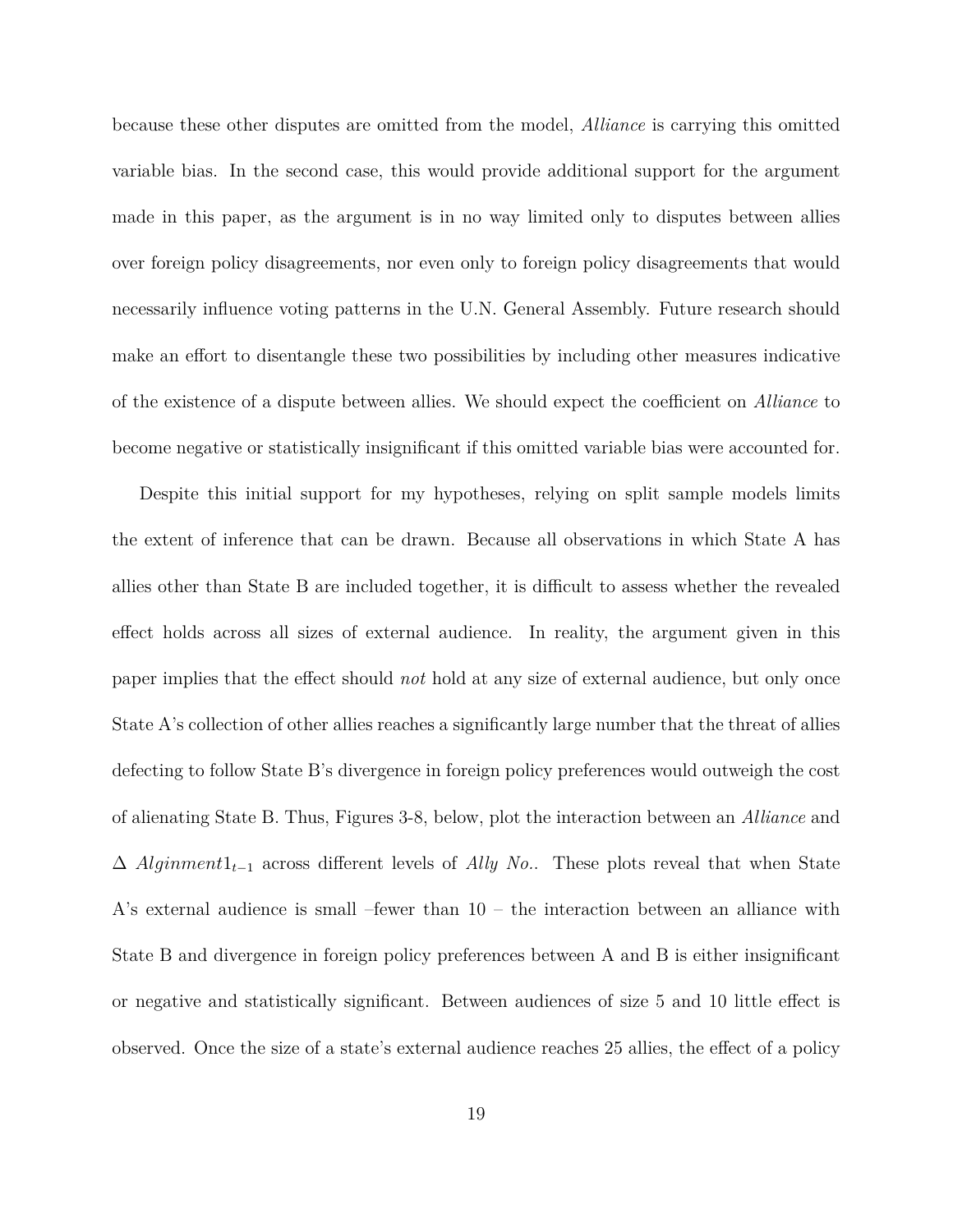disagreement with an ally on the likelihood of imposing sanctions on that ally has grown substantively large (an increase in probability of up to 0.01 against a base probability of sanctions being imposed in a dyad-year of 0.0016) and statistically significant across the range of positive values which indicate divergence in foreign policy preferences. Thus, we see quite clearly that the likelihood that one ally imposes sanctions against another grow with the size of the external audience, and that there seems to be a weighing of the likelihood that other allies will adopt the offensive behavior against the cost of alienating the target of the sanctions.

Figure 3: Audience = 
$$
0
$$
 Figure 4: Audience =  $1$ 

Figure 5: Audience = 
$$
5
$$
 Figure 6: Audience =  $10$ 

Figure 7: Audience = 
$$
25
$$
 Figure 8: Audience =  $50$ 

The findings from the fully specified model, including the triple interaction suggest that the effect found here is largely being driven by the inter-alliance behavior of the large, highly integrated multi-lateral alliances such as NATO, the Warsaw Pact, the Organization of American States, and the African Union, given that in most observations where State A has a large external audience, it is due to membership in one of these organizations. This suggests –though provides no direct evidence –that the effect may result largely from the alliance leaders or dominant states within these multilateral alliances using the imposition of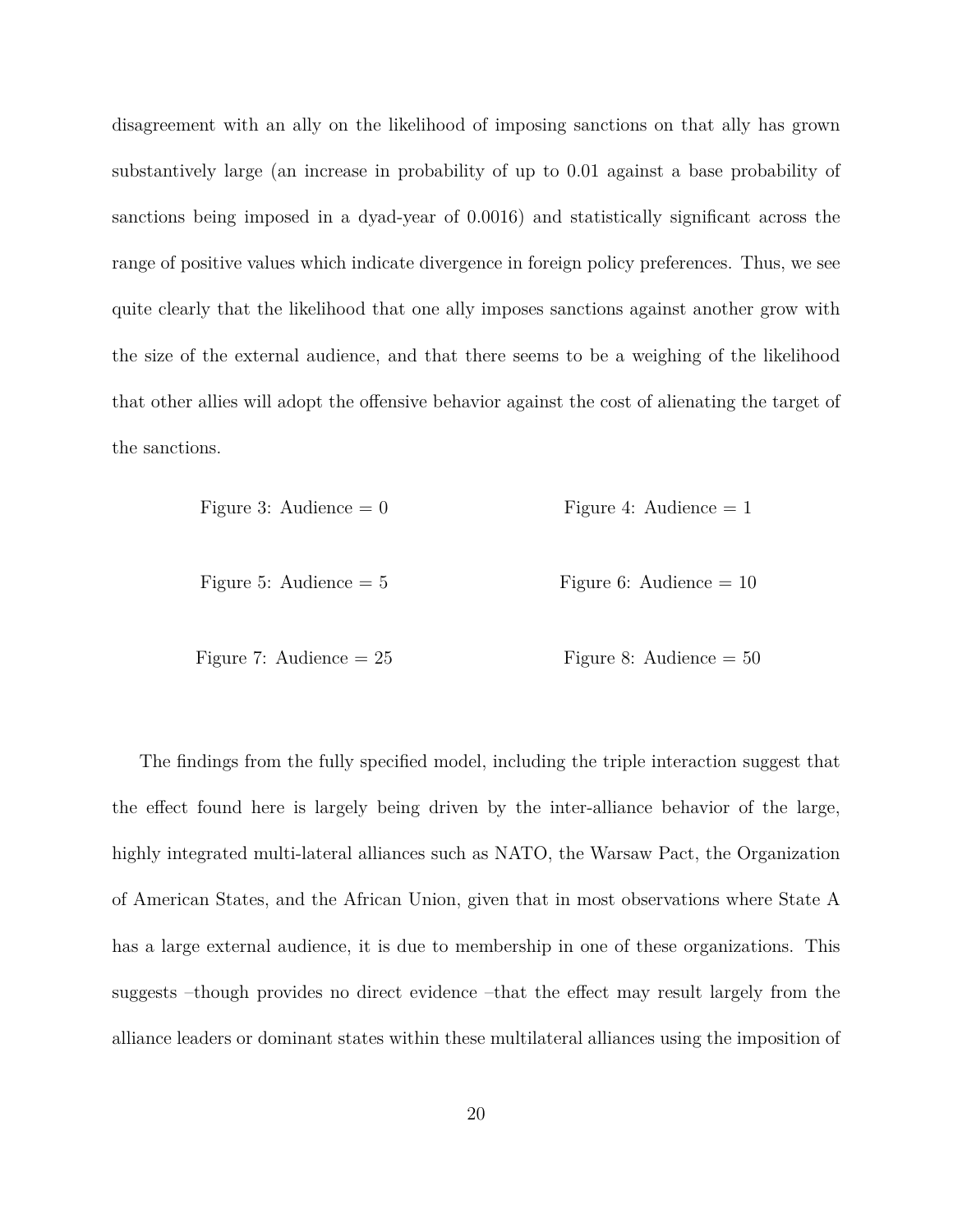sanctions against unruly allies to intimidate and maintain order over the remaining alliance members.

# **Conclusion**

In the forgoing analysis, I have presented evidence that, conditional upon the occurrence of a dispute of some nature between them, that allies should be expected to use tools of coercion, such as economic sanctions against one another. This finding goes against much prior research suggesting that having an alliance with a potential sender of sanctions is a virtual shield against economic sanctions and license to implement whatever policy is most pleasing to the regime. This common wisdom is not the case. However, the probability that one ally will impose sanctions upon another appears to clearly be conditioned by the audience that the sending state may be playing to. In this paper I argue that sanctions by one ally against another are aimed at intimidation and coercion, not of the target of sanctions, but rather of the sender's other allies who will observe the imposition of sanctions and update their beliefs as to the cost of following a course of action displeasing to the sender. This finding adds to our understanding of sanctions behavior as well as to a budding literature on intra-alliance conflict and dispute resolution, showing that despite the evidence found in existing literature, that sanctions may be an important tool in intra-alliance interactions, though not necessarily as a means of influencing the target of sanctions itself.

In addition to the above, the logic presented here is not necessarily limited to acts of coercion nor is it limited to foreign policy disputes –though the empirical analysis presented here certainly is. Rather, it is likely that external audiences may be able to inflict other costs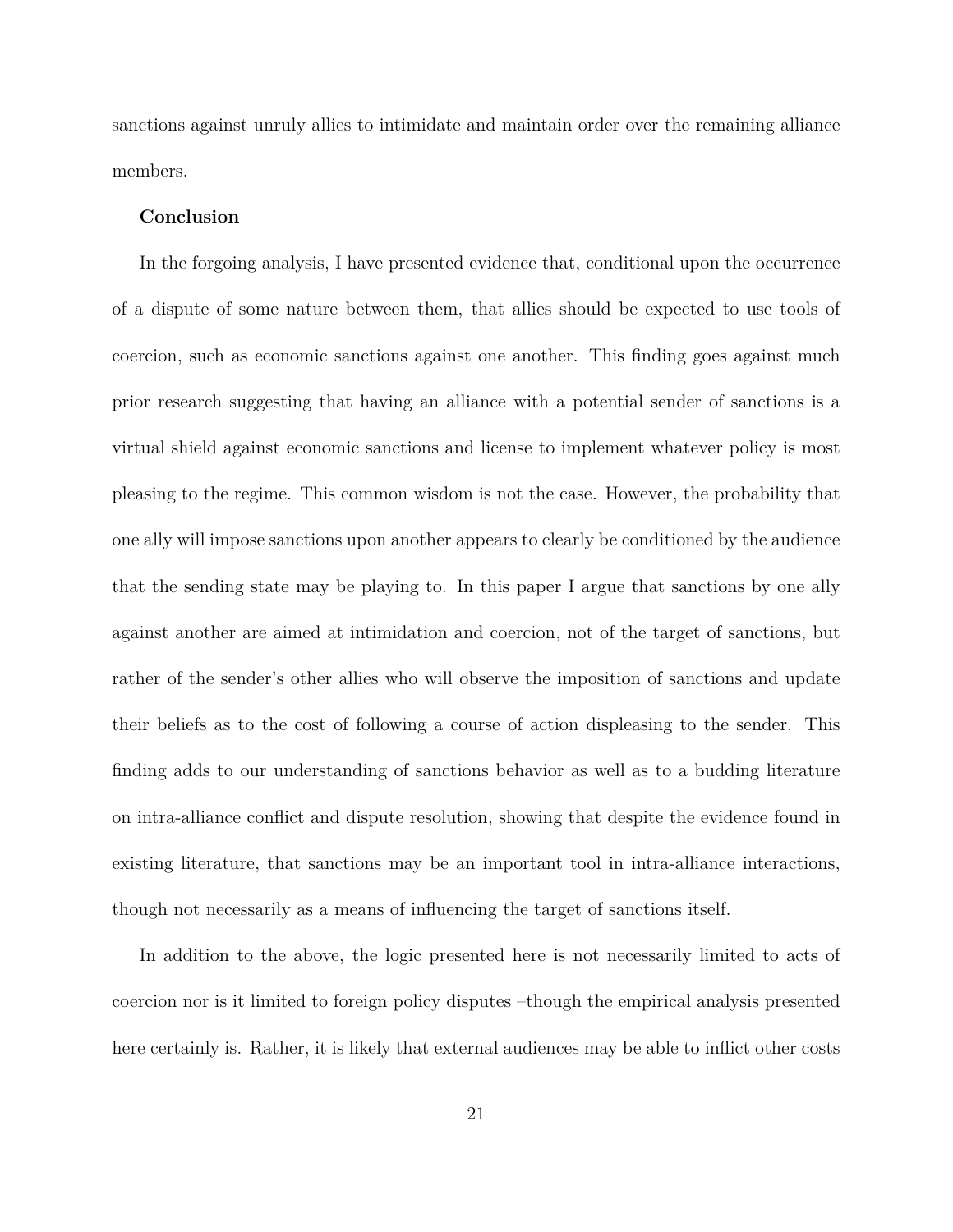upon a state that refuses to impose sanctions on an ally than simply following the ally's lead in adopting policy displeasing to the sender. Rather, we might expect that political costs for failing to sanction an ally or even the possibility that the potential sender would find herself under sanctions or suffer in trade relations with other states for failing to sanction an ally. Thus, we should expect to see intra-alliance sanctions when such external audiences and audience costs exist. Likewise, we should expect that there are circumstances in which the existence of an external audience, be it alliance members or otherwise, would motivate one ally to sanction another for repressive behavior and abuse of human rights. Other applications of the logic presented in this paper should be studied, going forward, and will likely add much to our understanding of international interactions.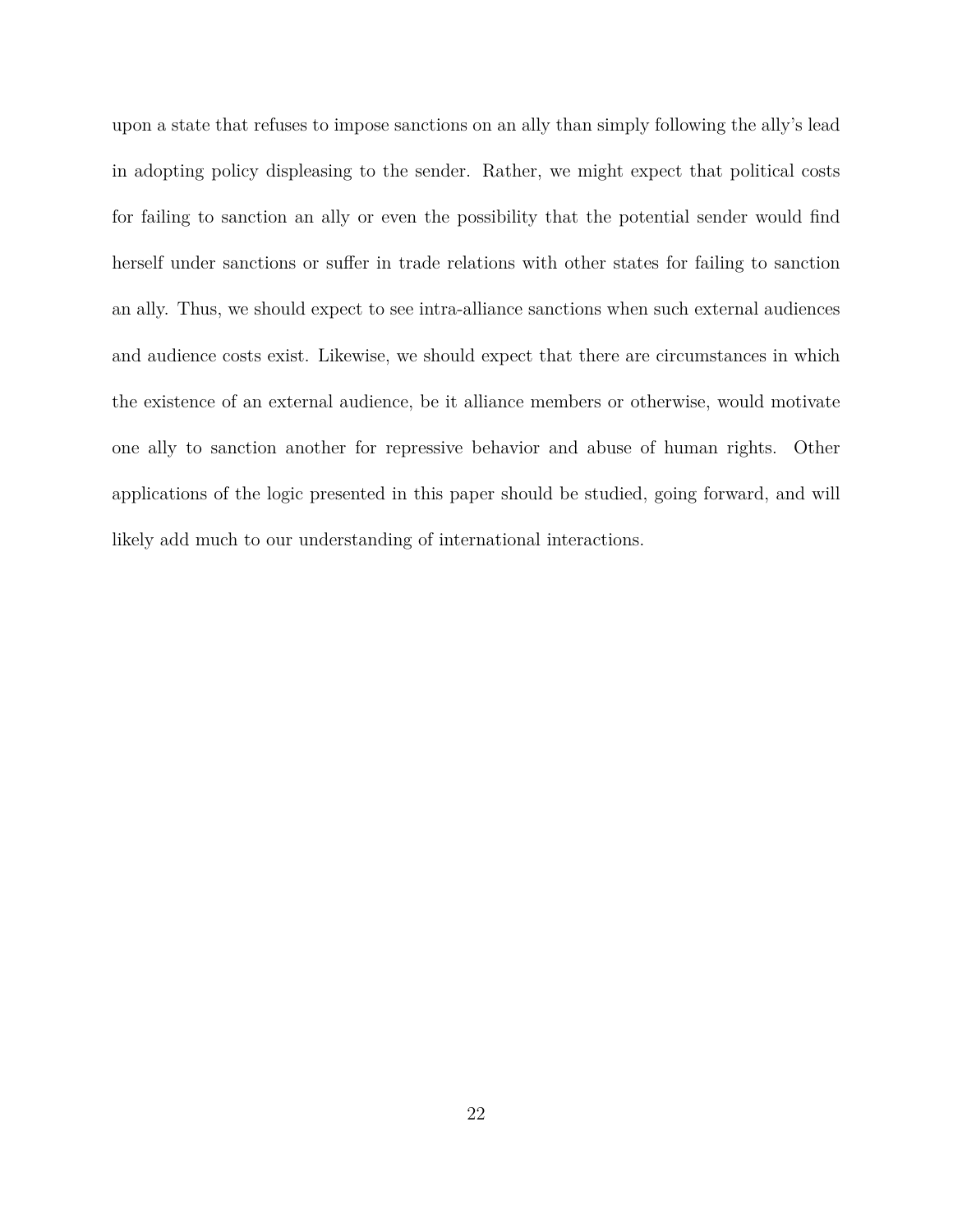# **Appendix A:**

|                                                                                  | Imposition                    |
|----------------------------------------------------------------------------------|-------------------------------|
| $\Delta$ Alginment $1_{t-1}$                                                     | $-0.0000890**$<br>(0.0000283) |
| $Alliance_{t-1}$                                                                 | $-0.00629***$<br>(0.00161)    |
| $AllyNo.t-1$                                                                     | $0.0000729***$<br>(0.0000182) |
| $Alliance_{t-1} \times \Delta$ Alginment $1_{t-1}$                               | $-0.00340*$<br>(0.00150)      |
| $\Delta$ Alginment $1_{t-1} \times$ AllyNo.                                      | $0.000116**$<br>(0.0000407)   |
| $Alliance_{t-1} \times AllyNo_{t-1}$                                             | $0.00252***$<br>(0.000669)    |
| $Alliance_{t-1} \times \Delta$ Alginment $1_{t-1} \times$ AllyNo. <sub>t-1</sub> | $0.00147*$<br>(0.000687)      |
| Contiguity                                                                       | $0.000919*$<br>(0.000439)     |
| MilityAdvantage                                                                  | $0.00946***$<br>(0.00160)     |
| Joint Dem                                                                        | $0.000260*$<br>(0.000125)     |
| Dispute                                                                          | $0.00582**$<br>(0.00217)      |
| $Dependence A_{t-1}$                                                             | $0.00526**$<br>(0.00168)      |
| $Dependence B_{t-1}$                                                             | $0.0113*$<br>(0.00513)        |
| $RadicalLeader_{t-1}$                                                            | 0.000100<br>(0.000232)        |
| Constant                                                                         | $0.00112***$<br>(0.000302)    |
| Observations                                                                     | 1038002                       |

Table 2: Dyad Linear Fixed-Effects - Full Sample 1946-2000

 $\equiv$ 

Clustered standard errors in parentheses  $+$  p<0.10, \* p<0.05, \*\* p<0.01, \*\*\* p<0.001

Polynomial of time since last imposition is omitted from table for space.